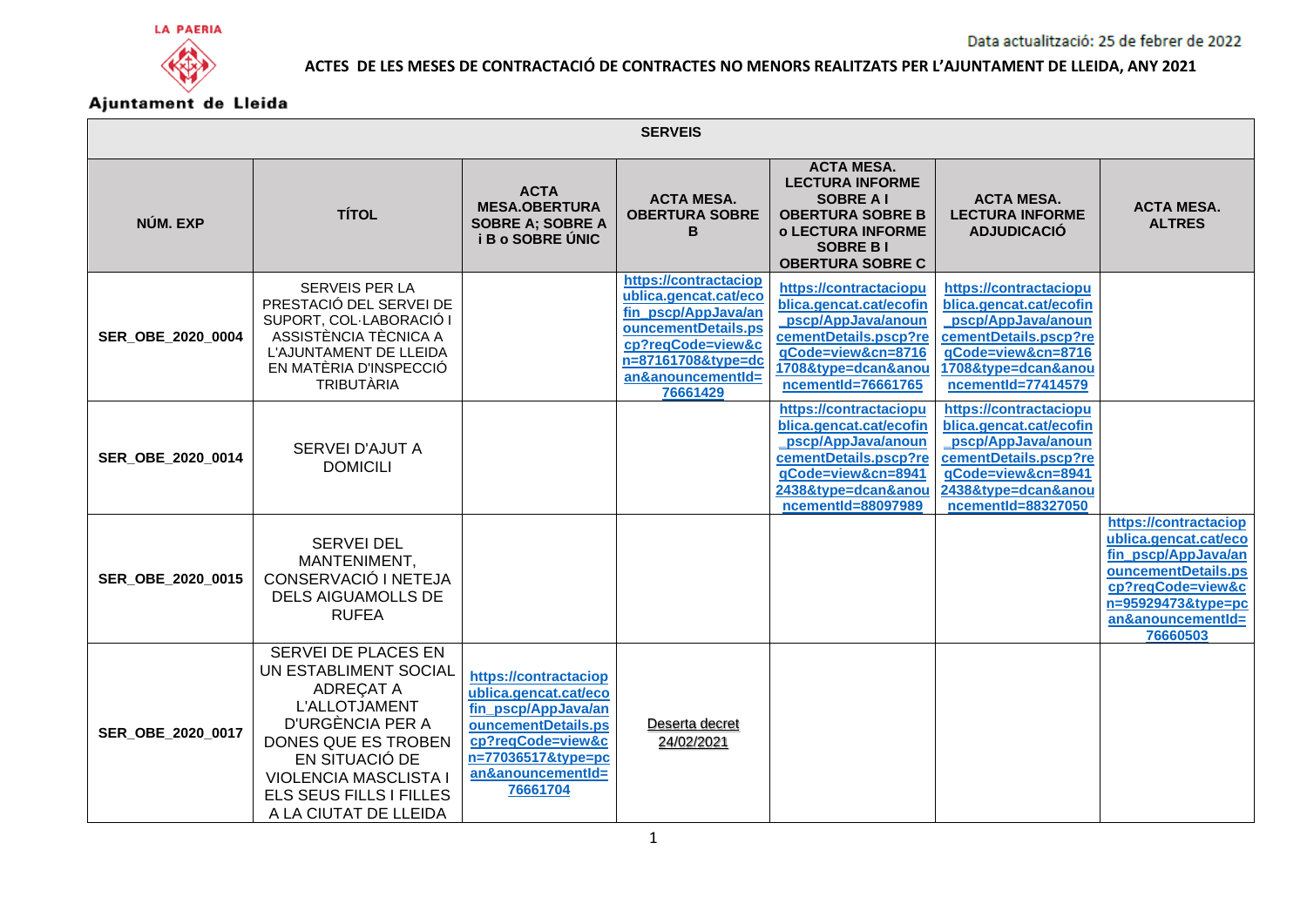



| <b>SERVEIS</b>    |                                                                                                                                                                                                                                                                                                                               |                                                                                                                                                                          |                                                                                                                                                                          |                                                                                                                                                                      |                                                                                                                                                                     |                                    |  |
|-------------------|-------------------------------------------------------------------------------------------------------------------------------------------------------------------------------------------------------------------------------------------------------------------------------------------------------------------------------|--------------------------------------------------------------------------------------------------------------------------------------------------------------------------|--------------------------------------------------------------------------------------------------------------------------------------------------------------------------|----------------------------------------------------------------------------------------------------------------------------------------------------------------------|---------------------------------------------------------------------------------------------------------------------------------------------------------------------|------------------------------------|--|
| NÚM. EXP          | <b>TÍTOL</b>                                                                                                                                                                                                                                                                                                                  | <b>ACTA</b><br><b>MESA.OBERTURA</b><br><b>SOBRE A; SOBRE A</b><br><b>i B o SOBRE UNIC</b>                                                                                | <b>ACTA MESA.</b><br><b>OBERTURA SOBRE</b><br>в                                                                                                                          | <b>ACTA MESA.</b><br><b>LECTURA INFORME</b><br><b>SOBRE AI</b><br><b>OBERTURA SOBRE B</b><br><b>o LECTURA INFORME</b><br><b>SOBRE BI</b><br><b>OBERTURA SOBRE C</b>  | <b>ACTA MESA.</b><br><b>LECTURA INFORME</b><br><b>ADJUDICACIÓ</b>                                                                                                   | <b>ACTA MESA.</b><br><b>ALTRES</b> |  |
| SER OBE 2020 0020 | SERVEIS D'ASSISTÈNCIA<br>TÈCNICA DIRECCIÓ DE<br>L'OBRA EN LA FASE<br>D'EXECUCIÓ DEL<br>SISTEMA INSTAL. I<br>DIRECCIÓ D'EXECUCIÓ<br>DE L'OBRA DEL SISTEMA<br><b>INSTAL.LACIONS DEL</b><br>MOD. PROJECTE BÀSIC I<br>D'EXECUCIÓ<br>D'ADEQUACIÓ DE L'ANTIC<br>PALAU DE JUSTÍCIA PER<br>A LA NOVA SEU DEL<br>MUSEU D'ART DE LLEIDA |                                                                                                                                                                          | https://contractaciop<br>ublica.gencat.cat/eco<br>fin_pscp/AppJava/an<br>ouncementDetails.ps<br>cp?reqCode=view&c<br>n=87161962&type=dc<br>an&anouncementId=<br>76652266 | https://contractaciopu<br>blica.gencat.cat/ecofin<br>_pscp/AppJava/anoun<br>cementDetails.pscp?re<br>qCode=view&cn=8716<br>1962&type=dcan&anou<br>ncementId=76338864 |                                                                                                                                                                     |                                    |  |
| SER_OBE_2020_0021 | <b>SERVEI DE</b><br><b>TELEASSISTÈNCIA</b>                                                                                                                                                                                                                                                                                    | https://contractaciop<br>ublica.gencat.cat/eco<br>fin pscp/AppJava/an<br>ouncementDetails.ps<br>cp?reqCode=view&c<br>n=87134866&type=dc<br>an&anouncementId=<br>84866796 | https://contractaciop<br>ublica.gencat.cat/eco<br>fin pscp/AppJava/an<br>ouncementDetails.ps<br>cp?reqCode=view&c<br>n=87134866&type=dc<br>an&anouncementId=<br>84869106 | https://contractaciopu<br>blica.gencat.cat/ecofin<br>pscp/AppJava/anoun<br>cementDetails.pscp?re<br>qCode=view&cn=8713<br>4866&type=dcan&anou<br>ncementId=84869277  | https://contractaciopu<br>blica.gencat.cat/ecofin<br>pscp/AppJava/anoun<br>cementDetails.pscp?re<br>qCode=view&cn=8713<br>4866&type=dcan&anou<br>ncementId=84870372 |                                    |  |
| SER OBE 2021 0001 | SERVEI DE REPARACIÓ<br>DE FERMS GRANULARS<br>DELS CAMINS PÚBLICS<br>DE L'HORTA DE LLEIDA                                                                                                                                                                                                                                      | https://contractaciop<br>ublica.gencat.cat/eco<br>fin_pscp/AppJava/an<br>ouncementDetails.ps<br>cp?reqCode=view&c<br>n=83137677&type=dc<br>an&anouncementId=<br>83134947 | https://contractaciop<br>ublica.gencat.cat/eco<br>fin_pscp/AppJava/an<br>ouncementDetails.ps<br>cp?reqCode=view&c<br>n=83137677&type=dc<br>an&anouncementId=<br>83135202 |                                                                                                                                                                      |                                                                                                                                                                     |                                    |  |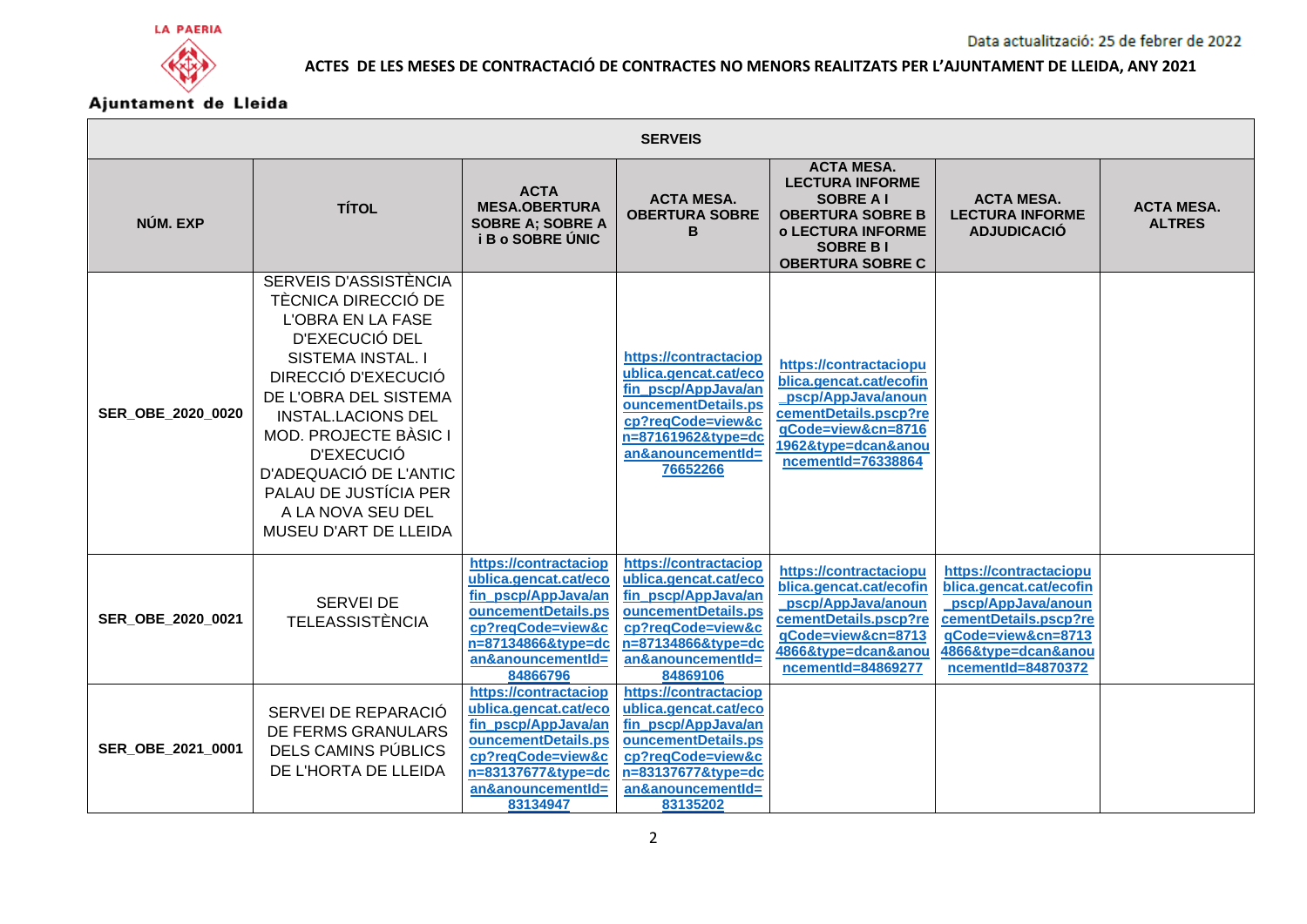



| <b>SERVEIS</b>    |                                                                                                                                                                                                                               |                                                                                                                                                                          |                                                                                                                                                                          |                                                                                                                                                                      |                                                                   |                                    |  |
|-------------------|-------------------------------------------------------------------------------------------------------------------------------------------------------------------------------------------------------------------------------|--------------------------------------------------------------------------------------------------------------------------------------------------------------------------|--------------------------------------------------------------------------------------------------------------------------------------------------------------------------|----------------------------------------------------------------------------------------------------------------------------------------------------------------------|-------------------------------------------------------------------|------------------------------------|--|
| NÚM. EXP          | <b>TÍTOL</b>                                                                                                                                                                                                                  | <b>ACTA</b><br><b>MESA.OBERTURA</b><br><b>SOBRE A; SOBRE A</b><br><b>i B o SOBRE UNIC</b>                                                                                | <b>ACTA MESA.</b><br><b>OBERTURA SOBRE</b><br>в                                                                                                                          | <b>ACTA MESA.</b><br><b>LECTURA INFORME</b><br><b>SOBRE A I</b><br><b>OBERTURA SOBRE B</b><br><b>o LECTURA INFORME</b><br><b>SOBRE BI</b><br><b>OBERTURA SOBRE C</b> | <b>ACTA MESA.</b><br><b>LECTURA INFORME</b><br><b>ADJUDICACIÓ</b> | <b>ACTA MESA.</b><br><b>ALTRES</b> |  |
| SER_OBE_2021_0002 | SERVEI D'ACOLLIDA<br>SOCIAL I D'ATENCIÓ A<br><b>LES NECESSITATS</b><br>BÀSIQUES DE LES<br><b>PERSONES</b><br>TEMPORERES EN EL PLA<br>D'ATENCIÓ A LES<br><b>PERSONES</b><br><b>TEMPORERES DE LA</b><br><b>CIUTAT DE LLEIDA</b> | https://contractaciop<br>ublica.gencat.cat/eco<br>fin_pscp/AppJava/an<br>ouncementDetails.ps<br>cp?reqCode=view&c<br>n=87163129&type=dc<br>an&anouncementId=<br>81897557 | https://contractaciop<br>ublica.gencat.cat/eco<br>fin_pscp/AppJava/an<br>ouncementDetails.ps<br>cp?reqCode=view&c<br>n=87163129&type=dc<br>an&anouncementId=<br>81897814 | https://contractaciopu<br>blica.gencat.cat/ecofin<br>pscp/AppJava/anoun<br>cementDetails.pscp?re<br>qCode=view&cn=8716<br>3129&type=dcan&anou<br>ncementId=81932525  |                                                                   |                                    |  |
| SER OBE 2021 0003 | <b>SERVEI DEL PLA</b><br><b>D'ACTUACIONS</b><br>SUBSIDIÀRIES EN<br><b>EDIFICIS I SOLARS A LA</b><br><b>CIUTAT DE LLEIDA</b>                                                                                                   | https://contractaciop<br>ublica.gencat.cat/eco<br>fin_pscp/AppJava/an<br>ouncementDetails.ps<br>cp?reqCode=view&c<br>n=85857240&type=dc<br>an&anouncementId=<br>83826107 | https://contractaciop<br>ublica.gencat.cat/eco<br>fin pscp/AppJava/an<br>ouncementDetails.ps<br>cp?reqCode=view&c<br>n=85857240&type=dc<br>an&anouncementId=<br>83826324 | https://contractaciopu<br>blica.gencat.cat/ecofin<br>pscp/AppJava/anoun<br>cementDetails.pscp?re<br>qCode=view&cn=8585<br>7240&type=dcan&anou<br>ncementId=84793755  |                                                                   |                                    |  |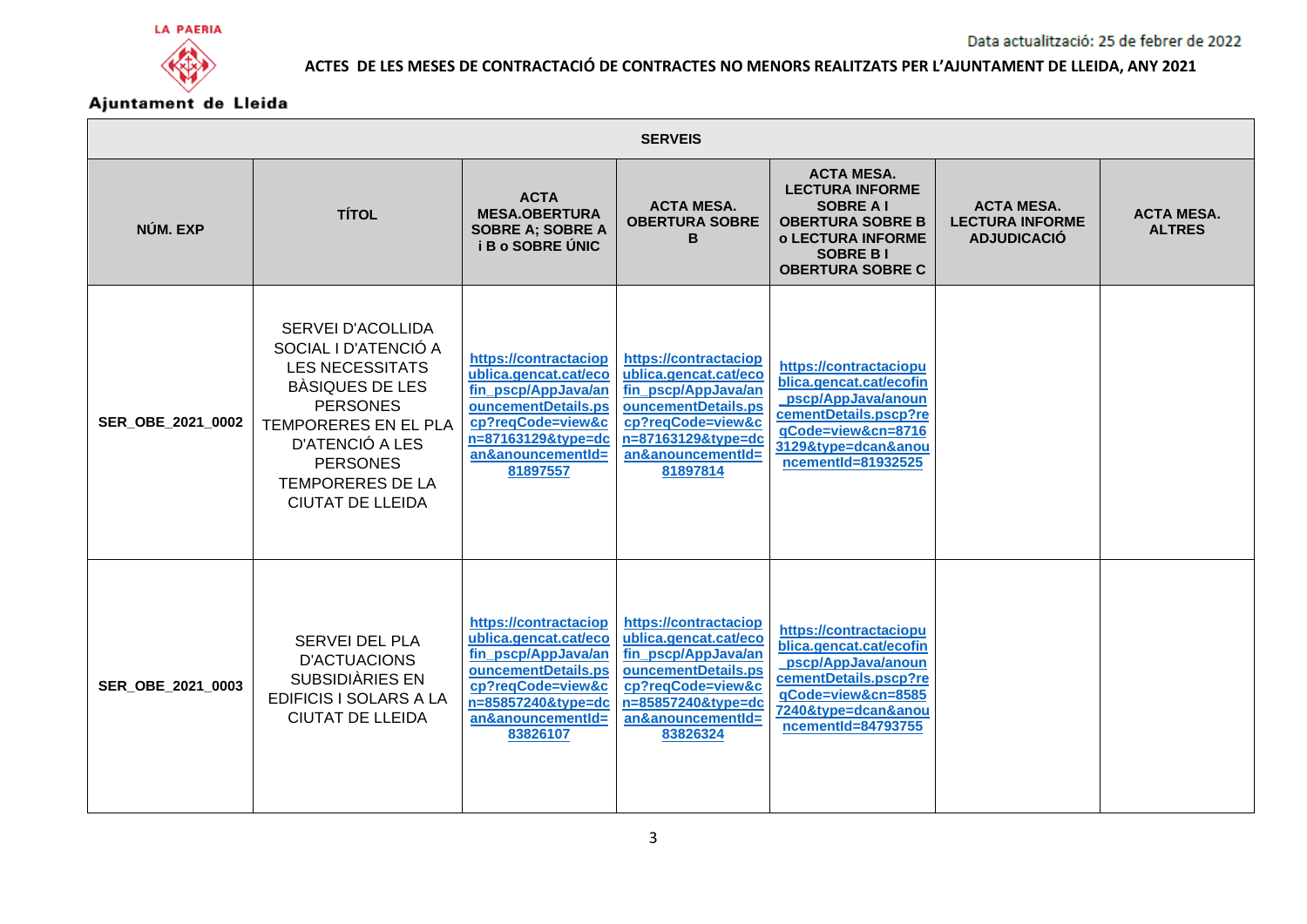



| <b>SERVEIS</b>           |                                                                                                                                                                                                                              |                                                                                                                                                                          |                                                                                                                                                                          |                                                                                                                                                                     |                                                                                                                                                                     |                                                                                                                                                                          |  |  |
|--------------------------|------------------------------------------------------------------------------------------------------------------------------------------------------------------------------------------------------------------------------|--------------------------------------------------------------------------------------------------------------------------------------------------------------------------|--------------------------------------------------------------------------------------------------------------------------------------------------------------------------|---------------------------------------------------------------------------------------------------------------------------------------------------------------------|---------------------------------------------------------------------------------------------------------------------------------------------------------------------|--------------------------------------------------------------------------------------------------------------------------------------------------------------------------|--|--|
| NÚM. EXP                 | <b>TÍTOL</b>                                                                                                                                                                                                                 | <b>ACTA</b><br><b>MESA.OBERTURA</b><br><b>SOBRE A; SOBRE A</b><br><b>i B o SOBRE UNIC</b>                                                                                | <b>ACTA MESA.</b><br><b>OBERTURA SOBRE</b><br>в                                                                                                                          | <b>ACTA MESA.</b><br><b>LECTURA INFORME</b><br><b>SOBRE AI</b><br><b>OBERTURA SOBRE B</b><br><b>o LECTURA INFORME</b><br><b>SOBRE BI</b><br><b>OBERTURA SOBRE C</b> | <b>ACTA MESA.</b><br><b>LECTURA INFORME</b><br><b>ADJUDICACIÓ</b>                                                                                                   | <b>ACTA MESA.</b><br><b>ALTRES</b>                                                                                                                                       |  |  |
| SER OBE 2021 0004        | SERVEIS DE PLACES EN<br>UN ESTABLIMENT SOCIAL<br>ADREÇAT A<br><b>L'ALLOTJAMENT</b><br>D'URGÈNCIA PER A<br>DONES QUE ES TROBEN<br>EN SITUACIÓ DE<br>VIOLÈNCIA MASCLISTA I<br>ELS SEUS FILLS I FILLES<br>A LA CIUTAT DE LLEIDA | https://contractaciop<br>ublica.gencat.cat/eco<br>fin_pscp/AppJava/an<br>ouncementDetails.ps<br>cp?reqCode=view&c<br>n=87163438&type=dc<br>an&anouncementId=<br>81897901 | https://contractaciop<br>ublica.gencat.cat/eco<br>fin_pscp/AppJava/an<br>ouncementDetails.ps<br>cp?reqCode=view&c<br>n=87163438&type=dc<br>an&anouncementId=<br>81932886 | https://contractaciopu<br>blica.gencat.cat/ecofin<br>pscp/AppJava/anoun<br>cementDetails.pscp?re<br>gCode=view&cn=8716<br>3438&type=dcan&anou<br>ncementId=84950716 |                                                                                                                                                                     |                                                                                                                                                                          |  |  |
| <b>SER OBE 2021 0005</b> | SERVEIS DE PROMOCIO<br>DE L'ACCIO<br><b>COMUNITÀRIA ALS</b><br><b>BARRIS</b>                                                                                                                                                 | https://contractaciop<br>ublica.gencat.cat/eco<br>fin pscp/AppJava/an<br>ouncementDetails.ps<br>cp?reqCode=view&c<br>n=83821720&type=dc<br>an&anouncementId=<br>80198985 | https://contractaciop<br>ublica.gencat.cat/eco<br>fin pscp/AppJava/an<br>ouncements.pscp?c<br>n=83821720&regCod<br>e=viewAnouncement<br>s&type=dcan                      |                                                                                                                                                                     |                                                                                                                                                                     |                                                                                                                                                                          |  |  |
| SER OBE 2021 0006        | SERVEIS D'ESBROSSADA<br>MECÀNICA I MANUAL DE<br>VIES I ESPAIS PÚBLICS<br>DE LLEIDA                                                                                                                                           | https://contractaciop<br>ublica.gencat.cat/eco<br>fin pscp/AppJava/an<br>ouncementDetails.ps<br>cp?reqCode=view&c<br>n=87164749&type=dc<br>an&anouncementId=<br>84949751 |                                                                                                                                                                          |                                                                                                                                                                     | https://contractaciopu<br>blica.gencat.cat/ecofin<br>pscp/AppJava/anoun<br>cementDetails.pscp?re<br>qCode=view&cn=8716<br>4749&type=dcan&anou<br>ncementId=95863760 | https://contractaciop<br>ublica.gencat.cat/eco<br>fin_pscp/AppJava/an<br>ouncementDetails.ps<br>cp?regCode=view&c<br>n=87164749&type=dc<br>an&anouncementId=<br>95864218 |  |  |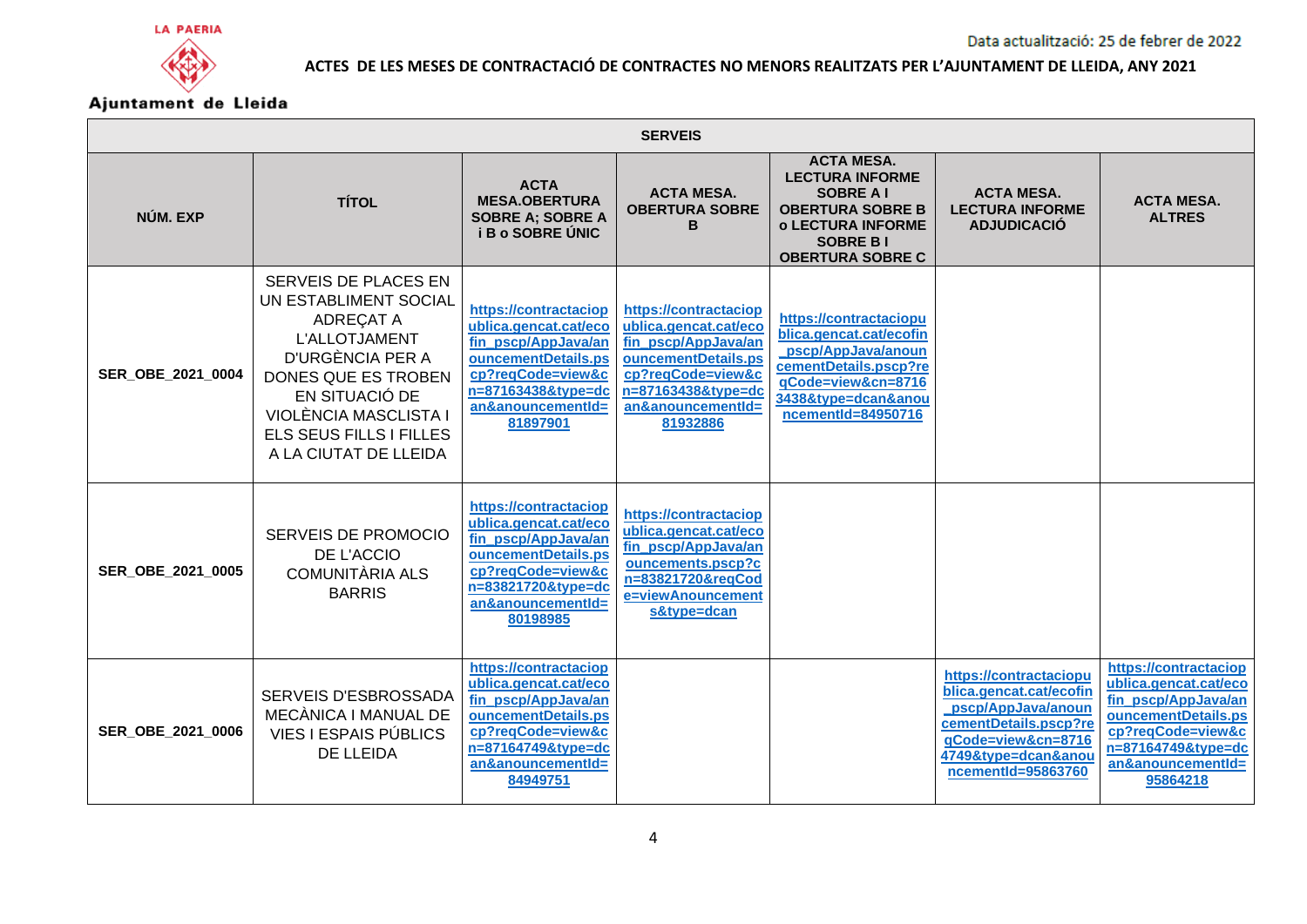



|                   | <b>SERVEIS</b>                                                                                                                                                                                  |                                                                                                                                                                          |                                                 |                                                                                                                                                                      |                                                                                                                                                                     |                                    |  |  |
|-------------------|-------------------------------------------------------------------------------------------------------------------------------------------------------------------------------------------------|--------------------------------------------------------------------------------------------------------------------------------------------------------------------------|-------------------------------------------------|----------------------------------------------------------------------------------------------------------------------------------------------------------------------|---------------------------------------------------------------------------------------------------------------------------------------------------------------------|------------------------------------|--|--|
| NÚM. EXP          | <b>TÍTOL</b>                                                                                                                                                                                    | <b>ACTA</b><br><b>MESA.OBERTURA</b><br><b>SOBRE A; SOBRE A</b><br><b>iBo SOBRE UNIC</b>                                                                                  | <b>ACTA MESA.</b><br><b>OBERTURA SOBRE</b><br>в | <b>ACTA MESA.</b><br><b>LECTURA INFORME</b><br><b>SOBRE A I</b><br><b>OBERTURA SOBRE B</b><br><b>o LECTURA INFORME</b><br><b>SOBRE BI</b><br><b>OBERTURA SOBRE C</b> | <b>ACTA MESA.</b><br><b>LECTURA INFORME</b><br><b>ADJUDICACIÓ</b>                                                                                                   | <b>ACTA MESA.</b><br><b>ALTRES</b> |  |  |
| SER OBE 2021 0007 | SERVEIS D'INSPECCIÓ I<br><b>SEGUIMENT DE LA</b><br>PRESTACIÓ I LA<br><b>QUALITAT DELS SERVEIS</b><br>MUNICIPALS DE NETEJA<br>VIÀRIA, RECOLLIDA DE<br><b>RESIDUS I DEIXALLERIES</b><br>DE LLEIDA | https://contractaciop<br>ublica.gencat.cat/eco<br>fin pscp/AppJava/an<br>ouncementDetails.ps<br>cp?reqCode=view&c<br>n=85857989&type=dc<br>an&anouncementId=<br>84792833 |                                                 |                                                                                                                                                                      | https://contractaciopu<br>blica.gencat.cat/ecofin<br>pscp/AppJava/anoun<br>cementDetails.pscp?re<br>qCode=view&cn=8585<br>7989&type=dcan&anou<br>ncementId=84793145 |                                    |  |  |
| SER OBE 2021 0008 | SERVEIS DE REDACCIÓ<br>DEL PROJECTE DE LA<br>NOVA DEPURADORA<br><b>D'AIGÜES RESIDUALS</b><br>PER A L'EMD DE SUCS TM<br><b>LLEIDA</b>                                                            | https://contractaciop<br>ublica.gencat.cat/eco<br>fin pscp/AppJava/an<br>ouncementDetails.ps<br>cp?reqCode=view&c<br>n=87165174&type=dc<br>an&anouncementId=<br>84949294 |                                                 |                                                                                                                                                                      |                                                                                                                                                                     |                                    |  |  |
| SER_OBE_2021_0009 | Servei de redacció del<br>projecte nova depuradora<br>d'aigües residuals per a<br>l'EMD DE Raïmat. T.M.<br>Lleida                                                                               | https://contractaciop<br>ublica.gencat.cat/eco<br>fin_pscp/AppJava/an<br>ouncementDetails.ps<br>cp?reqCode=view&c<br>n=87098696&type=dc<br>an&anouncementId=<br>84792027 | Sobre únic No<br>procedeix                      |                                                                                                                                                                      |                                                                                                                                                                     |                                    |  |  |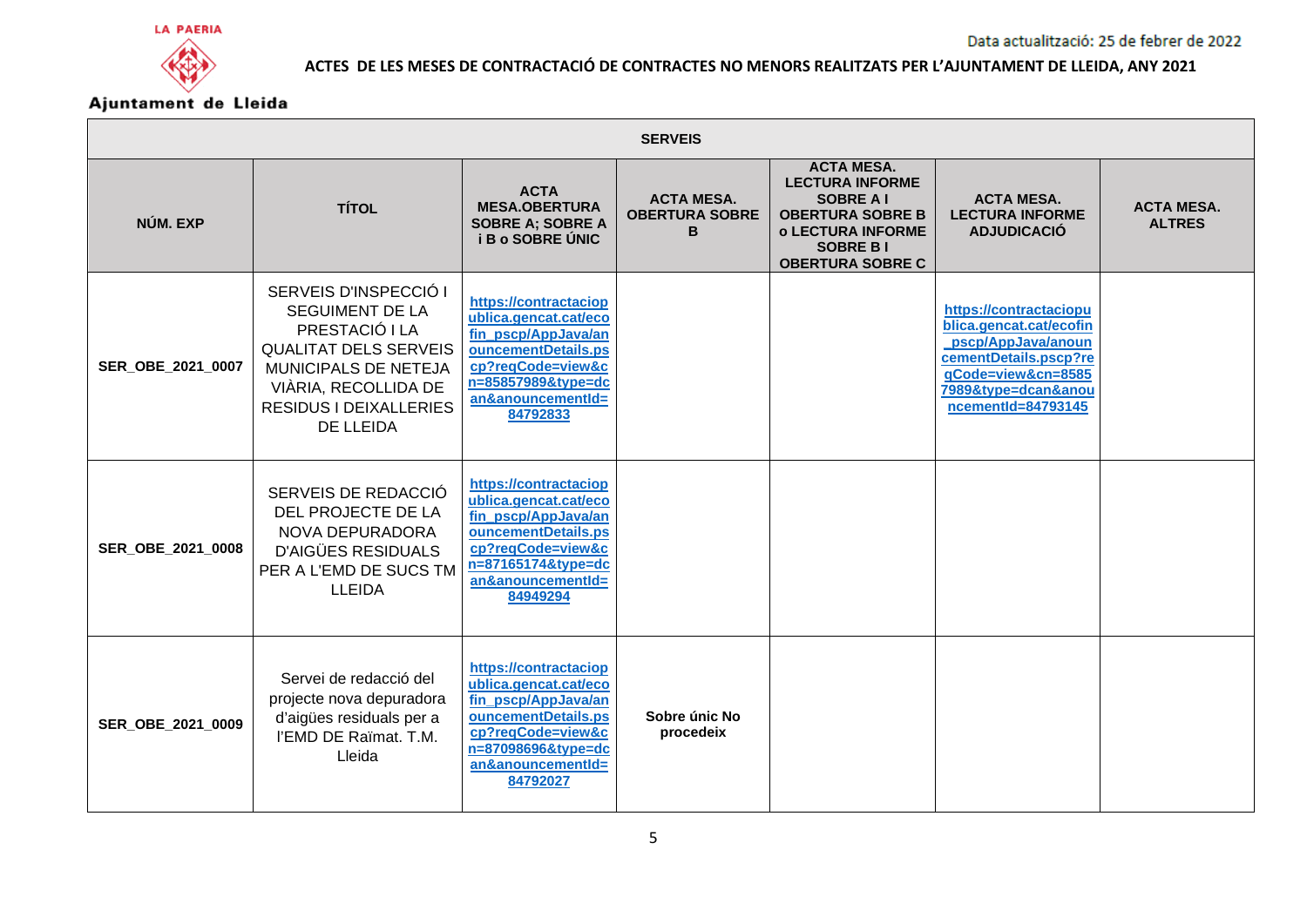



| <b>SERVEIS</b>    |                                                                                                                                                                                      |                                                                                                                                                                          |                                                                                                                                                                          |                                                                                                                                                                     |                                                                                                                                                                     |                                    |  |
|-------------------|--------------------------------------------------------------------------------------------------------------------------------------------------------------------------------------|--------------------------------------------------------------------------------------------------------------------------------------------------------------------------|--------------------------------------------------------------------------------------------------------------------------------------------------------------------------|---------------------------------------------------------------------------------------------------------------------------------------------------------------------|---------------------------------------------------------------------------------------------------------------------------------------------------------------------|------------------------------------|--|
| NÚM. EXP          | <b>TÍTOL</b>                                                                                                                                                                         | <b>ACTA</b><br><b>MESA.OBERTURA</b><br><b>SOBRE A: SOBRE A</b><br><b>i B o SOBRE UNIC</b>                                                                                | <b>ACTA MESA.</b><br><b>OBERTURA SOBRE</b><br>в                                                                                                                          | <b>ACTA MESA.</b><br><b>LECTURA INFORME</b><br><b>SOBRE AI</b><br><b>OBERTURA SOBRE B</b><br><b>o LECTURA INFORME</b><br><b>SOBRE BI</b><br><b>OBERTURA SOBRE C</b> | <b>ACTA MESA.</b><br><b>LECTURA INFORME</b><br><b>ADJUDICACIÓ</b>                                                                                                   | <b>ACTA MESA.</b><br><b>ALTRES</b> |  |
| SER_OBE_2021_0010 | Servei d'intervenció integral<br>i comunitària d'atenció<br>social a joves en situació de<br>vulnerabilitat al carrer<br>(projecte sostre 360°)                                      | https://contractaciop<br>ublica.gencat.cat/eco<br>fin_pscp/AppJava/an<br>ouncementDetails.ps<br>cp?reqCode=view&c<br>n=88349624&type=pc<br>an&anouncementId=<br>84816821 | https://contractaciop<br>ublica.gencat.cat/eco<br>fin_pscp/AppJava/an<br>ouncementDetails.ps<br>cp?reqCode=view&c<br>n=88349624&type=pc<br>an&anouncementId=<br>84816984 | https://contractaciopu<br>blica.gencat.cat/ecofin<br>pscp/AppJava/anoun<br>cementDetails.pscp?re<br>qCode=view&cn=8834<br>9624&type=pcan&anou<br>ncementId=84817130 | https://contractaciopu<br>blica.gencat.cat/ecofin<br>pscp/AppJava/anoun<br>cementDetails.pscp?re<br>qCode=view&cn=8834<br>9624&type=pcan&anou<br>ncementId=88306301 |                                    |  |
| SER OBE 2021 0011 | Servei de sonorització,<br>il·luminació i serveis<br>audiovisuals per a les<br>activitats de la festa major i<br>les festes de la tardor 2021                                        | https://contractaciop<br>ublica.gencat.cat/eco<br>fin_pscp/AppJava/an<br>ouncementDetails.ps<br>cp?reqCode=view&c<br>n=83131014&type=dc<br>an&anouncementId=<br>83133088 | https://contractaciop<br>ublica.gencat.cat/eco<br>fin_pscp/AppJava/an<br>ouncementDetails.ps<br>cp?reqCode=view&c<br>n=83131014&type=dc<br>an&anouncementId=<br>83133213 | https://contractaciopu<br>blica.gencat.cat/ecofin<br>pscp/AppJava/anoun<br>cementDetails.pscp?re<br>qCode=view&cn=8313<br>1014&type=dcan&anou<br>ncementId=83133273 |                                                                                                                                                                     |                                    |  |
| SER_OBE_2021_0012 | contractació de l'Hotel<br>Nastasi per a la prestació<br>d'atenció i allotjament per<br>fer front als pics de la<br>demanda en relació a la<br>campanya fructícola a la RS<br>Lleida | https://contractaciop<br>ublica.gencat.cat/eco<br>fin_pscp/AppJava/an<br>ouncementDetails.ps<br>cp?reqCode=view&c<br>n=84339151&type=pc<br>an&anouncementId=<br>84951174 | Declarada deserta<br>13/5/21                                                                                                                                             |                                                                                                                                                                     |                                                                                                                                                                     |                                    |  |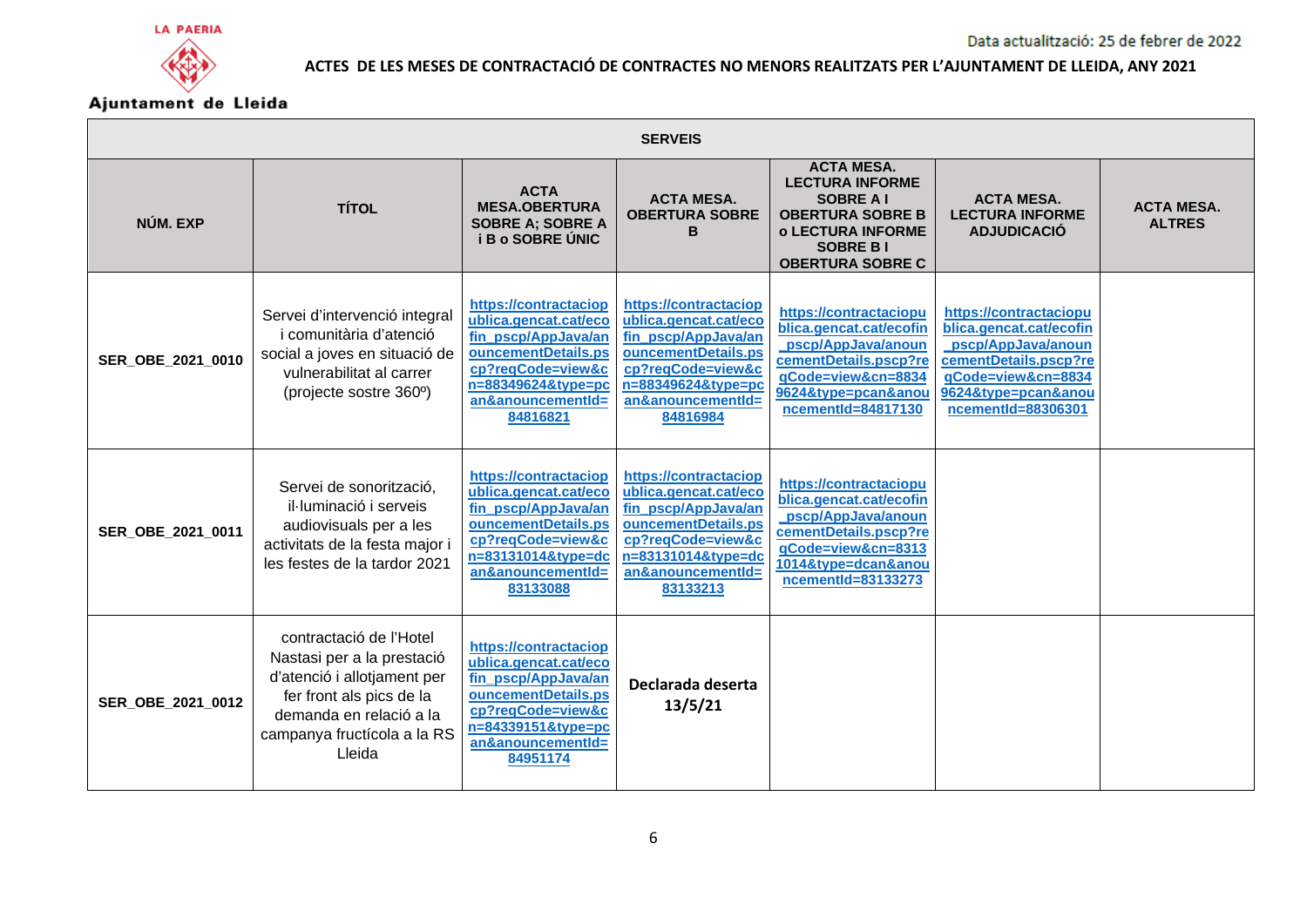



| <b>SERVEIS</b>    |                                                                                                                                                                                                                                  |                                                                                                                                                                          |                                                                                                                                                                          |                                                                                                                                                                     |                                                                                                                                                                         |                                                                                                                                                                          |  |  |
|-------------------|----------------------------------------------------------------------------------------------------------------------------------------------------------------------------------------------------------------------------------|--------------------------------------------------------------------------------------------------------------------------------------------------------------------------|--------------------------------------------------------------------------------------------------------------------------------------------------------------------------|---------------------------------------------------------------------------------------------------------------------------------------------------------------------|-------------------------------------------------------------------------------------------------------------------------------------------------------------------------|--------------------------------------------------------------------------------------------------------------------------------------------------------------------------|--|--|
| NÚM. EXP          | <b>TÍTOL</b>                                                                                                                                                                                                                     | <b>ACTA</b><br><b>MESA.OBERTURA</b><br><b>SOBRE A; SOBRE A</b><br><b>i B o SOBRE UNIC</b>                                                                                | <b>ACTA MESA.</b><br><b>OBERTURA SOBRE</b><br>в                                                                                                                          | <b>ACTA MESA.</b><br><b>LECTURA INFORME</b><br><b>SOBRE AI</b><br><b>OBERTURA SOBRE B</b><br><b>o LECTURA INFORME</b><br><b>SOBRE BI</b><br><b>OBERTURA SOBRE C</b> | <b>ACTA MESA.</b><br><b>LECTURA INFORME</b><br><b>ADJUDICACIÓ</b>                                                                                                       | <b>ACTA MESA.</b><br><b>ALTRES</b>                                                                                                                                       |  |  |
| SER OBE 2021 0013 | <b>SERVEI DE</b><br>MANTENIMENT,<br>CONSERVACIÓ I NETEJA<br><b>DELS AIGUAMOLLS DE</b><br><b>RUFEA</b>                                                                                                                            | https://contractaciop<br>ublica.gencat.cat/eco<br>fin pscp/AppJava/an<br>ouncementDetails.ps<br>cp?reqCode=view&c<br>n=94301410&tvpe=dc<br>an&anouncementId=<br>88015126 | https://contractaciop<br>ublica.gencat.cat/eco<br>fin_pscp/AppJava/an<br>ouncementDetails.ps<br>cp?reqCode=view&c<br>n=94301410&tvpe=dc<br>an&anouncementId=<br>88018351 | https://contractaciopu<br>blica.gencat.cat/ecofin<br>pscp/AppJava/anoun<br>cementDetails.pscp?re<br>gCode=view&cn=9430<br>1410&type=dcan&anou<br>ncementId=88503038 | https://contractaciopu<br>blica.gencat.cat/ecofin<br>pscp/AppJava/anoun<br>cementDetails.pscp?re<br>qCode=view&cn=9430<br>1410&type=dcan&anou<br>ncementId=91109163     |                                                                                                                                                                          |  |  |
| SER_OBE_2021_0014 | SERVEI LLOGUER DELS<br>SISTEMES I EQUIPS DE<br>SO, IL·LUMINACIÓ I<br>SERVEIS AUDIOVISUALS,<br><b>I DE PERSONAL TÈCNIC</b><br>PER A LA TEMPORADA<br>D'ARTS ESCÈNIQUES I<br><b>MUSICALS DE</b><br>L'AJUNTAMENT DE<br><b>LLEIDA</b> | https://contractaciop<br>ublica.gencat.cat/eco<br>fin_pscp/AppJava/an<br>ouncementDetails.ps<br>cp?reqCode=view&c<br>n=94363576&type=dc<br>an&anouncementId=<br>88270647 |                                                                                                                                                                          |                                                                                                                                                                     | https://contractaciopu<br>blica.gencat.cat/ecofin<br>pscp/AppJava/anoun<br>cementDetails.pscp?re<br>gCode=view&cn=9436<br>3576&tvpe=dcan&anou<br>ncementId=90255091     | https://contractaciop<br>ublica.gencat.cat/eco<br>fin pscp/AppJava/an<br>ouncementDetails.ps<br>cp?reqCode=view&c<br>n=94363576&tvpe=dc<br>an&anouncementId=<br>90794918 |  |  |
| SER_OBE_2021_0015 | SERVEI D'ATENCIÓ<br>PERSONAL A<br>L'ALLOTJAMENT<br><b>RESIDENCIAL PER</b><br>COVID-19 HOTEL<br><b>NASTASI</b>                                                                                                                    | https://contractaciopub<br>lica.gencat.cat/ecofin<br>pscp/AppJava/anounc<br>ementDetails.pscp?req<br>Code=view&cn=83764<br>309&type=pcan&anou<br>ncementId=84794147      | https://contractaciopub<br>lica.gencat.cat/ecofin_<br>pscp/AppJava/anounc<br>ementDetails.pscp?req<br>Code=view&cn=83764<br>309&type=pcan&anou<br>ncementId=84794666     |                                                                                                                                                                     | https://contractaciopublic<br>a.gencat.cat/ecofin_psc<br>p/AppJava/anouncemen<br>tDetails.pscp?reqCode=<br>view&cn=83764309&typ<br>e=pcan&anouncementId<br>$= 84795011$ |                                                                                                                                                                          |  |  |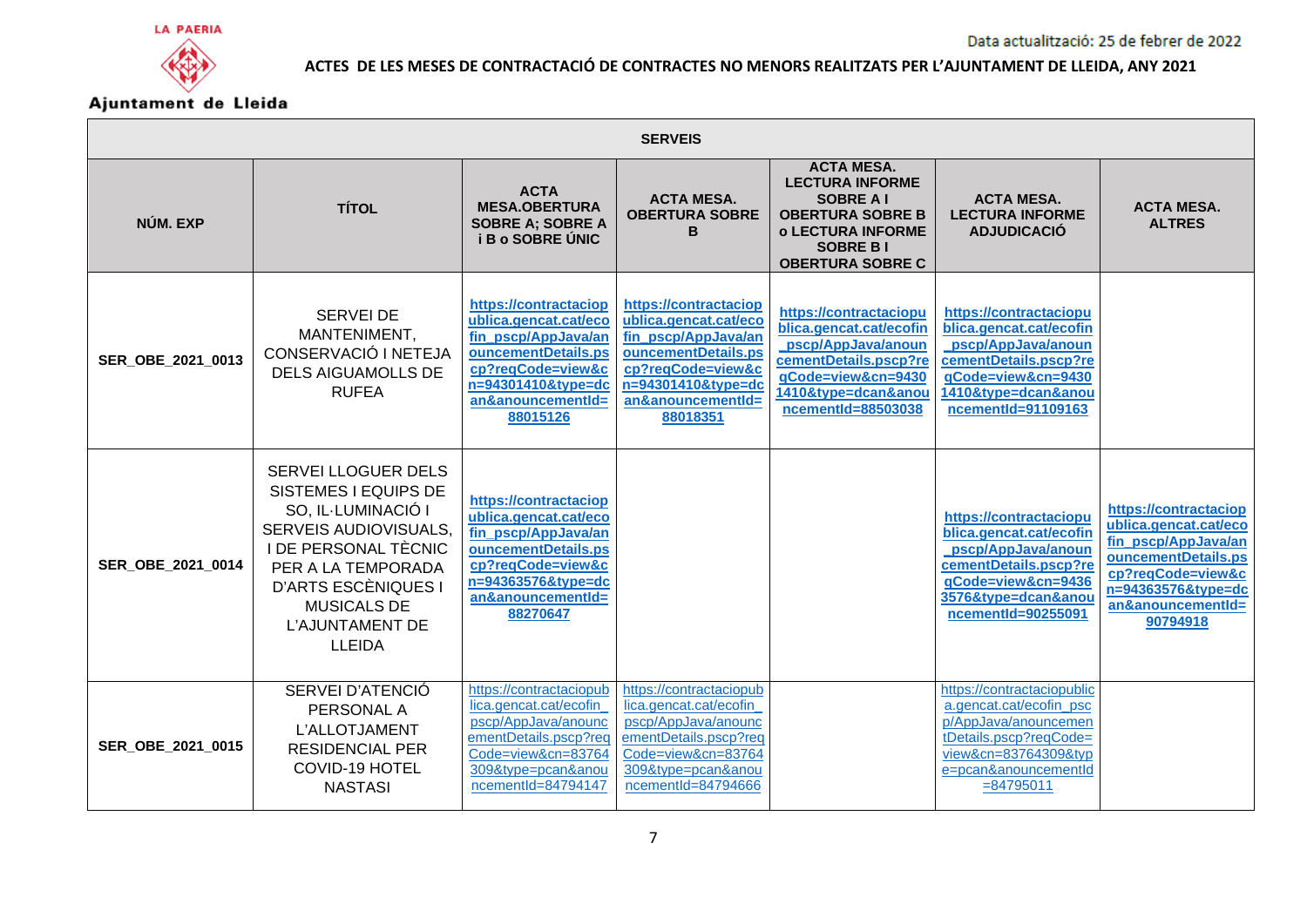



|                                       | <b>SERVEIS</b>                                                                                                                                                                                                                                                                     |                                                                                                                                                                     |                                                                                                                                                                     |                                                                                                                                                                      |                                                                                                                                                                         |                                    |  |  |
|---------------------------------------|------------------------------------------------------------------------------------------------------------------------------------------------------------------------------------------------------------------------------------------------------------------------------------|---------------------------------------------------------------------------------------------------------------------------------------------------------------------|---------------------------------------------------------------------------------------------------------------------------------------------------------------------|----------------------------------------------------------------------------------------------------------------------------------------------------------------------|-------------------------------------------------------------------------------------------------------------------------------------------------------------------------|------------------------------------|--|--|
| NÚM. EXP                              | <b>TÍTOL</b>                                                                                                                                                                                                                                                                       | <b>ACTA</b><br><b>MESA.OBERTURA</b><br><b>SOBRE A: SOBRE A</b><br><b>i B o SOBRE UNIC</b>                                                                           | <b>ACTA MESA.</b><br><b>OBERTURA SOBRE</b><br>в                                                                                                                     | <b>ACTA MESA.</b><br><b>LECTURA INFORME</b><br><b>SOBRE A I</b><br><b>OBERTURA SOBRE B</b><br><b>o LECTURA INFORME</b><br><b>SOBRE BI</b><br><b>OBERTURA SOBRE C</b> | <b>ACTA MESA.</b><br><b>LECTURA INFORME</b><br><b>ADJUDICACIÓ</b>                                                                                                       | <b>ACTA MESA.</b><br><b>ALTRES</b> |  |  |
| SER_OBE_2021_0016<br>lot 1            | <b>SERVEIS DE TALLERS</b><br><b>ALS CENTRES</b><br><b>EDUCATIUS DE LA</b><br><b>CIUTAT INCLOSOS EN EL</b><br><b>PLA DE MILLORA</b><br><b>D'OPORTUNITATS</b><br><b>EDUCATIVES EN EL</b><br><b>MARC DEL PLA EDUCATIU</b><br>D'ENTORN PER AL CURS<br>2020-2021-Tallers de teatre      | https://contractaciopub<br>lica.gencat.cat/ecofin<br>pscp/AppJava/anounc<br>ementDetails.pscp?req<br>Code=view&cn=87188<br>162&type=dcan&anou<br>ncementId=84951809 | https://contractaciopub<br>lica.gencat.cat/ecofin<br>pscp/AppJava/anounc<br>ementDetails.pscp?req<br>Code=view&cn=87188<br>162&type=dcan&anou<br>ncementId=84952054 |                                                                                                                                                                      | https://contractaciopublic<br>a.gencat.cat/ecofin_psc<br>p/AppJava/anouncemen<br>tDetails.pscp?reqCode=<br>view&cn=87188162&typ<br>e=dcan&anouncementId<br>$= 84952236$ |                                    |  |  |
| SER OBE 2021 0016<br>lot <sub>2</sub> | <b>SERVEIS DE TALLERS</b><br><b>ALS CENTRES</b><br><b>EDUCATIUS DE LA</b><br><b>CIUTAT INCLOSOS EN EL</b><br>PLA DE MILLORA<br><b>D'OPORTUNITATS</b><br><b>EDUCATIVES EN EL</b><br><b>MARC DEL PLA EDUCATIU</b><br><b>D'ENTORN PER AL CURS</b><br>2020-2021-Tallers de<br>robòtica | https://contractaciopub<br>lica.gencat.cat/ecofin<br>pscp/AppJava/anounc<br>ementDetails.pscp?req<br>Code=view&cn=87188<br>162&type=dcan&anou<br>ncementId=84951809 | https://contractaciopub<br>lica.gencat.cat/ecofin<br>pscp/AppJava/anounc<br>ementDetails.pscp?req<br>Code=view&cn=87188<br>162&type=dcan&anou<br>ncementId=84952054 |                                                                                                                                                                      | https://contractaciopublic<br>a.gencat.cat/ecofin_psc<br>p/AppJava/anouncemen<br>tDetails.pscp?reqCode=<br>view&cn=87188162&typ<br>e=dcan&anouncementId<br>$= 84952236$ |                                    |  |  |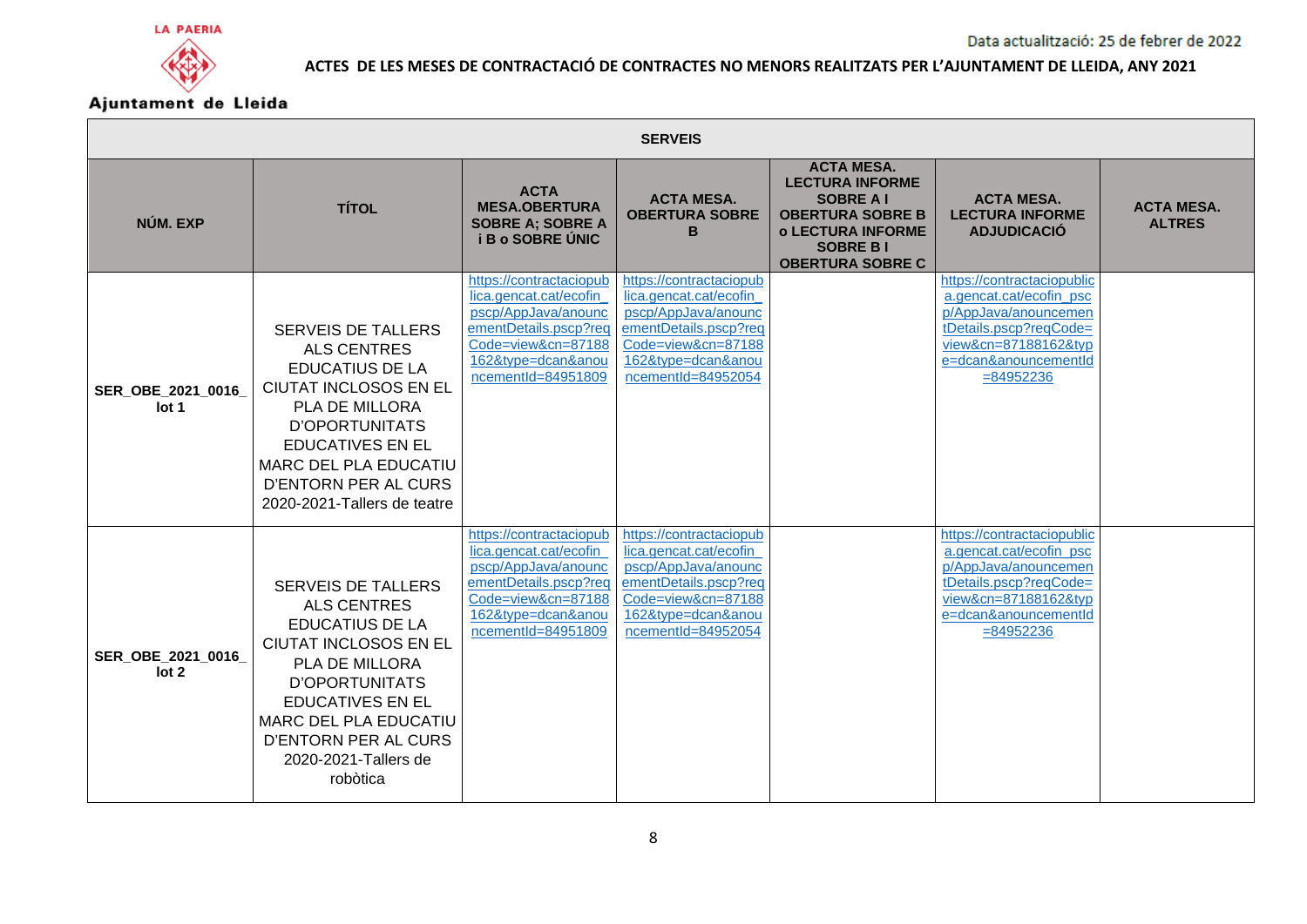





| <b>SERVEIS</b>                         |                                                                                                                                                                                                                                                                                         |                                                                                                                                                                     |                                                                                                                                                                     |                                                                                                                                                                      |                                                                                                                                                                         |                                    |  |
|----------------------------------------|-----------------------------------------------------------------------------------------------------------------------------------------------------------------------------------------------------------------------------------------------------------------------------------------|---------------------------------------------------------------------------------------------------------------------------------------------------------------------|---------------------------------------------------------------------------------------------------------------------------------------------------------------------|----------------------------------------------------------------------------------------------------------------------------------------------------------------------|-------------------------------------------------------------------------------------------------------------------------------------------------------------------------|------------------------------------|--|
| NÚM. EXP                               | <b>TÍTOL</b>                                                                                                                                                                                                                                                                            | <b>ACTA</b><br><b>MESA.OBERTURA</b><br><b>SOBRE A; SOBRE A</b><br><b>iBo SOBRE UNIC</b>                                                                             | <b>ACTA MESA.</b><br><b>OBERTURA SOBRE</b><br>в                                                                                                                     | <b>ACTA MESA.</b><br><b>LECTURA INFORME</b><br><b>SOBRE A I</b><br><b>OBERTURA SOBRE B</b><br><b>o LECTURA INFORME</b><br><b>SOBRE BI</b><br><b>OBERTURA SOBRE C</b> | <b>ACTA MESA.</b><br><b>LECTURA INFORME</b><br><b>ADJUDICACIÓ</b>                                                                                                       | <b>ACTA MESA.</b><br><b>ALTRES</b> |  |
| SER OBE 2021 0016<br>lot <sub>3</sub>  | <b>SERVEIS DE TALLERS</b><br><b>ALS CENTRES</b><br><b>EDUCATIUS DE LA</b><br><b>CIUTAT INCLOSOS EN EL</b><br>PLA DE MILLORA<br><b>D'OPORTUNITATS</b><br><b>EDUCATIVES EN EL</b><br><b>MARC DEL PLA EDUCATIU</b><br>D'ENTORN PER AL CURS<br>2020-2021-Tallers científico-<br>tecnològics | https://contractaciopub<br>lica.gencat.cat/ecofin<br>pscp/AppJava/anounc<br>ementDetails.pscp?req<br>Code=view&cn=87188<br>162&type=dcan&anou<br>ncementId=84951809 | https://contractaciopub<br>lica.gencat.cat/ecofin<br>pscp/AppJava/anounc<br>ementDetails.pscp?req<br>Code=view&cn=87188<br>162&type=dcan&anou<br>ncementId=84952054 |                                                                                                                                                                      | https://contractaciopublic<br>a.gencat.cat/ecofin_psc<br>p/AppJava/anouncemen<br>tDetails.pscp?reqCode=<br>view&cn=87188162&typ<br>e=dcan&anouncementId<br>$= 84952236$ |                                    |  |
| SER_OBE_2021_0016_<br>lot <sub>4</sub> | SERVEIS DE TALLERS ALS<br><b>CENTRES EDUCATIUS DE</b><br>LA CIUTAT INCLOSOS EN<br>EL PLA DE MILLORA<br>D'OPORTUNITATS<br>EDUCATIVES EN EL MARC<br><b>DEL PLA EDUCATIU</b><br><b>D'ENTORN PER AL CURS</b><br>2020-2021-Tallers<br>d'expressió artística (pintura-<br>dansa)              | https://contractaciopub<br>lica.gencat.cat/ecofin<br>pscp/AppJava/anounc<br>ementDetails.pscp?req<br>Code=view&cn=87188<br>162&type=dcan&anou<br>ncementId=84951809 | https://contractaciopub<br>lica.gencat.cat/ecofin<br>pscp/AppJava/anounc<br>ementDetails.pscp?req<br>Code=view&cn=87188<br>162&type=dcan&anou<br>ncementId=84952054 |                                                                                                                                                                      | https://contractaciopublic<br>a.gencat.cat/ecofin_psc<br>p/AppJava/anouncemen<br>tDetails.pscp?reqCode=<br>view&cn=87188162&typ<br>e=dcan&anouncementId<br>$= 84952236$ |                                    |  |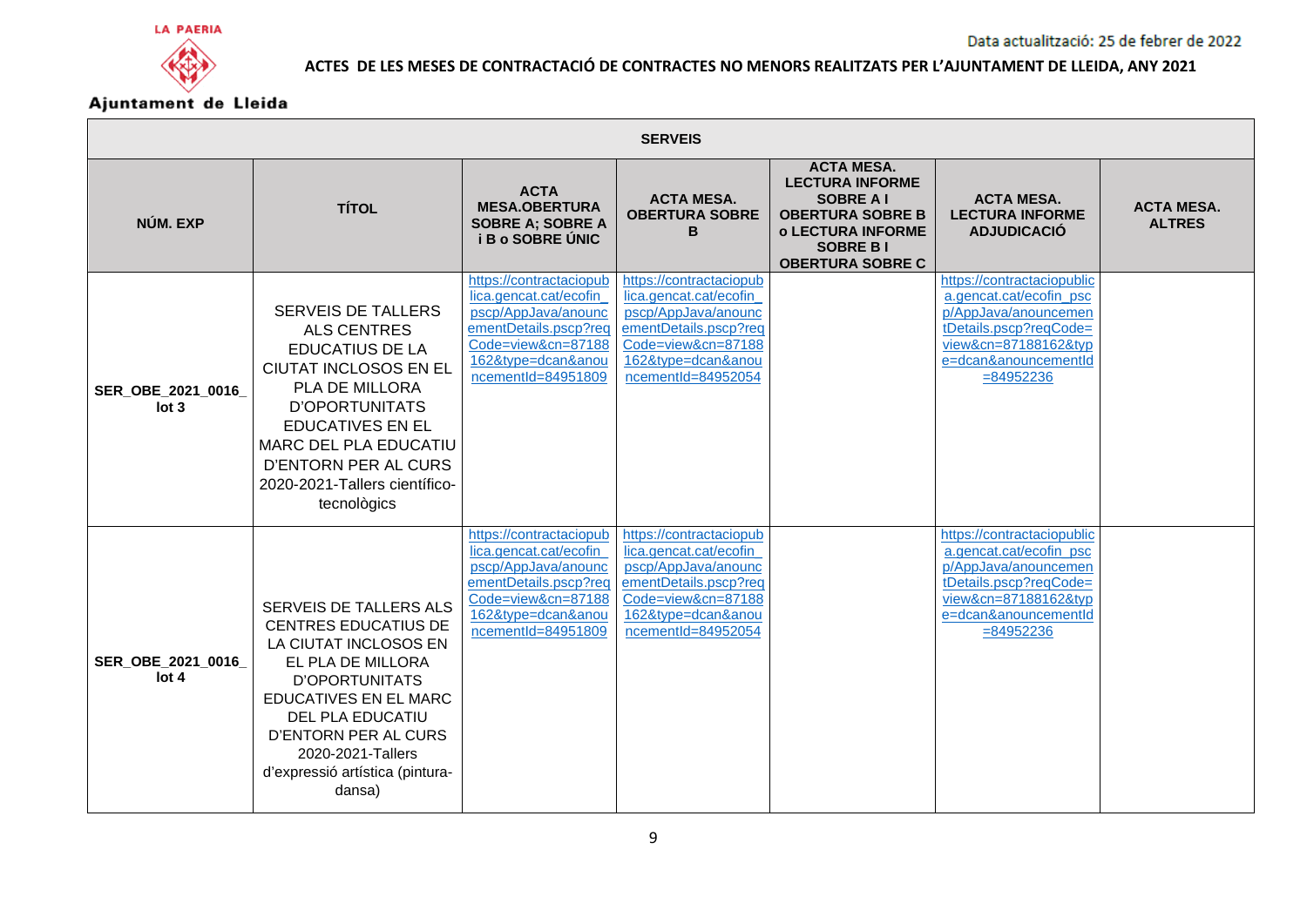



|                   | <b>SERVEIS</b>                                                                                                                                                                                                                                                                                                                                                                        |                                                                                                                                                                     |                                                                                                                                                                     |                                                                                                                                                                         |                                                                                                                                                                         |                                    |  |  |
|-------------------|---------------------------------------------------------------------------------------------------------------------------------------------------------------------------------------------------------------------------------------------------------------------------------------------------------------------------------------------------------------------------------------|---------------------------------------------------------------------------------------------------------------------------------------------------------------------|---------------------------------------------------------------------------------------------------------------------------------------------------------------------|-------------------------------------------------------------------------------------------------------------------------------------------------------------------------|-------------------------------------------------------------------------------------------------------------------------------------------------------------------------|------------------------------------|--|--|
| NÚM. EXP          | <b>TÍTOL</b>                                                                                                                                                                                                                                                                                                                                                                          | <b>ACTA</b><br><b>MESA.OBERTURA</b><br><b>SOBRE A: SOBRE A</b><br><b>i B o SOBRE UNIC</b>                                                                           | <b>ACTA MESA.</b><br><b>OBERTURA SOBRE</b><br>в                                                                                                                     | <b>ACTA MESA.</b><br><b>LECTURA INFORME</b><br><b>SOBRE A I</b><br><b>OBERTURA SOBRE B</b><br><b>o LECTURA INFORME</b><br><b>SOBRE BI</b><br><b>OBERTURA SOBRE C</b>    | <b>ACTA MESA.</b><br><b>LECTURA INFORME</b><br><b>ADJUDICACIÓ</b>                                                                                                       | <b>ACTA MESA.</b><br><b>ALTRES</b> |  |  |
| SER_OBE_2021_0017 | SERVEI DE PREVENCIÓ<br>DE RISCOS LABORALS<br>(SPA) PER LA PRESTACIÓ<br>DE SERVEIS DE<br><b>MEDICINA DEL TREBALL I</b><br>SUPORT TÈCNIC AL<br>SERVEI DE PREVENCIÓ<br>DE RISCOS LABORALS DE<br>L'AJUNTAMENT DE<br><b>LLEIDA EN LES</b><br><b>ESPECIALITATS DE</b><br><b>SEGURETAT EN EL</b><br><b>TREBALL, HIGIENE</b><br>INDUSTRIAL, ERGONOMIA<br>I PSICOSOCIOLOGIA<br><b>APLICADA</b> | https://contractaciopub<br>lica.gencat.cat/ecofin<br>pscp/AppJava/anounc<br>ementDetails.pscp?req<br>Code=view&cn=94300<br>854&type=dcan&anou<br>ncementId=89395530 | https://contractaciopub<br>lica.gencat.cat/ecofin<br>pscp/AppJava/anounc<br>ementDetails.pscp?req<br>Code=view&cn=94300<br>854&type=dcan&anou<br>ncementId=89395686 | https://contractaciopublic<br>a.gencat.cat/ecofin_psc<br>p/AppJava/anouncemen<br>tDetails.pscp?reqCode=<br>view&cn=94300854&typ<br>e=dcan&anouncementId<br>$= 90255342$ | https://contractaciopublic<br>a.gencat.cat/ecofin_psc<br>p/AppJava/anouncemen<br>tDetails.pscp?reqCode=<br>view&cn=94300854&typ<br>e=dcan&anouncementId<br>$= 91110503$ |                                    |  |  |
| SER OBE 2021 0018 | <b>SERVEI DE</b><br><b>MANTENIMENT DEL</b><br><b>CLAVEGUERAM AL</b><br>POLÍGON INDUSTRIAL<br><b>DEL SEGRE</b>                                                                                                                                                                                                                                                                         | https://contractaciopub<br>lica.gencat.cat/ecofin<br>pscp/AppJava/anounc<br>ementDetails.pscp?req<br>Code=view&cn=88052<br>664&type=dcan&anou<br>ncementId=88099008 |                                                                                                                                                                     |                                                                                                                                                                         |                                                                                                                                                                         |                                    |  |  |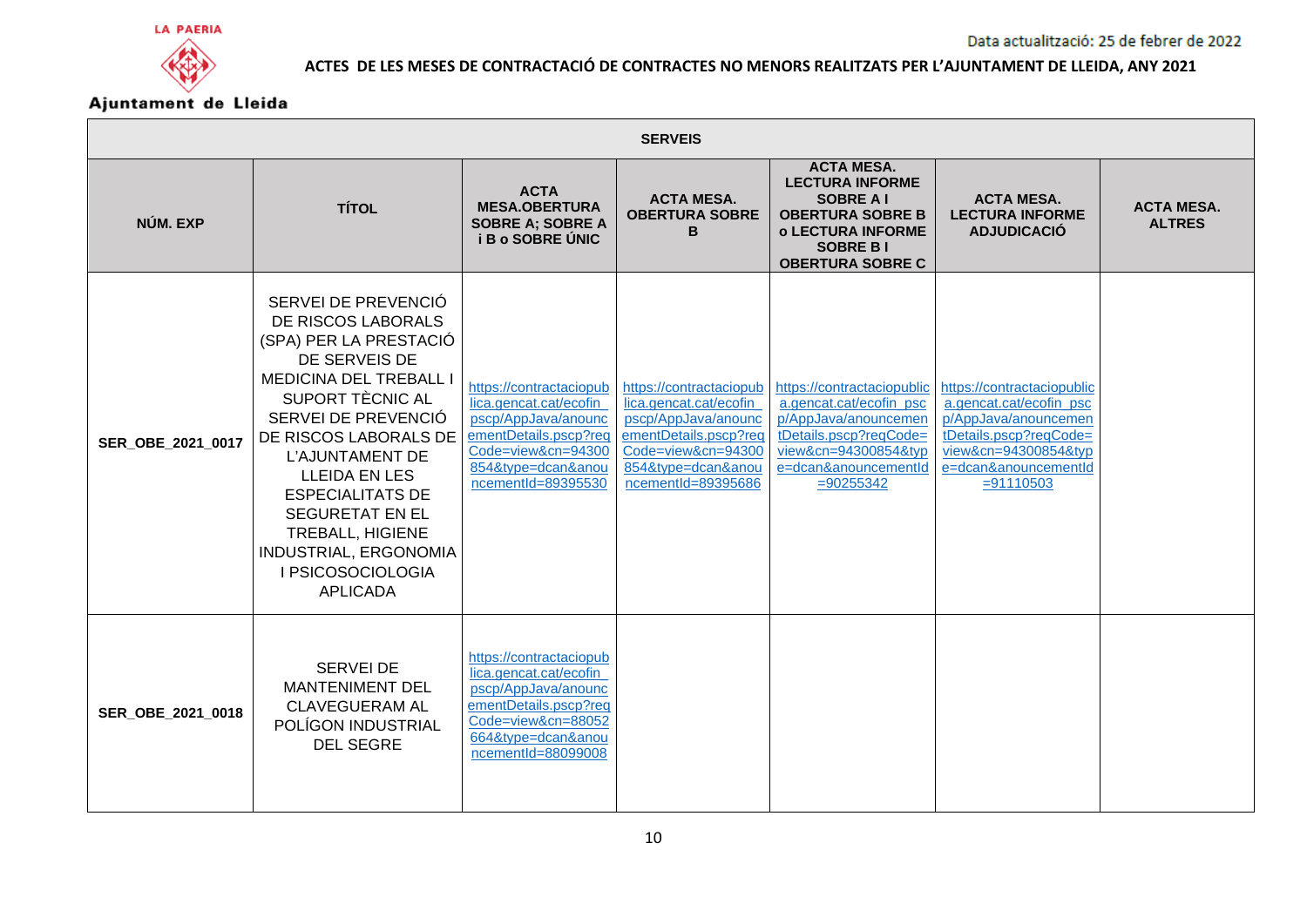



| <b>SERVEIS</b>    |                                                                                                                                                       |                                                                                                                                                                     |                                                                                                                                                                     |                                                                                                                                                                     |                                                                                                                                                                         |                                    |  |  |
|-------------------|-------------------------------------------------------------------------------------------------------------------------------------------------------|---------------------------------------------------------------------------------------------------------------------------------------------------------------------|---------------------------------------------------------------------------------------------------------------------------------------------------------------------|---------------------------------------------------------------------------------------------------------------------------------------------------------------------|-------------------------------------------------------------------------------------------------------------------------------------------------------------------------|------------------------------------|--|--|
| NÚM. EXP          | <b>TÍTOL</b>                                                                                                                                          | <b>ACTA</b><br><b>MESA.OBERTURA</b><br><b>SOBRE A: SOBRE A</b><br><b>i B o SOBRE UNIC</b>                                                                           | <b>ACTA MESA.</b><br><b>OBERTURA SOBRE</b><br>B                                                                                                                     | <b>ACTA MESA.</b><br><b>LECTURA INFORME</b><br><b>SOBRE AI</b><br><b>OBERTURA SOBRE B</b><br><b>o LECTURA INFORME</b><br><b>SOBRE BI</b><br><b>OBERTURA SOBRE C</b> | <b>ACTA MESA.</b><br><b>LECTURA INFORME</b><br><b>ADJUDICACIO</b>                                                                                                       | <b>ACTA MESA.</b><br><b>ALTRES</b> |  |  |
| SER OBE 2021 0019 | <b>BORSA HORES</b><br><b>SEGURETAT SERVEIS</b><br><b>SOCIALS BÀSICS</b>                                                                               | https://contractaciopub<br>lica.gencat.cat/ecofin<br>pscp/AppJava/anounc<br>ementDetails.pscp?req<br>Code=view&cn=91950<br>665&type=dcan&anou<br>ncementId=88014199 | https://contractaciopub<br>lica.gencat.cat/ecofin<br>pscp/AppJava/anounc<br>ementDetails.pscp?req<br>Code=view&cn=91950<br>665&type=dcan&anou<br>ncementId=88023379 |                                                                                                                                                                     |                                                                                                                                                                         |                                    |  |  |
| SER_OBE_2021_0020 | SERVEI DE MEDIACIÓ I<br><b>INTERVENCIO</b><br><b>SOCIOEDUCATIVA</b><br>ADREÇADA A LES<br><b>FAMÍLIES GITANES EN</b><br>SITUACIÓ D'EXCLUSIÓ<br>SOCIAL. | https://contractaciopub<br>lica.gencat.cat/ecofin<br>pscp/AppJava/anounc<br>ementDetails.pscp?req<br>Code=view&cn=89432<br>499&type=cn&anounc<br>ementId=91109761   | https://contractaciopub<br>lica.gencat.cat/ecofin<br>pscp/AppJava/anounc<br>ementDetails.pscp?req<br>Code=view&cn=89432<br>499&type=cn&anounc<br>ementId=95036581   | https://contractaciopublic<br>a.gencat.cat/ecofin_psc<br>p/AppJava/anouncemen<br>tDetails.pscp?reqCode=<br>view&cn=89432499&typ<br>e=cn&anouncementId=9<br>5036800  |                                                                                                                                                                         |                                    |  |  |
| SER OBE 2021 0021 | SERVEI DE REDACCIÓ DE<br>LA REVISIÓ DEL PLA DE<br><b>MOBILITAT URBANA DEL</b><br><b>MUNICIPI DE LLEIDA</b>                                            | https://contractaciopub<br>lica.gencat.cat/ecofin<br>pscp/AppJava/anounc<br>ementDetails.pscp?req<br>Code=view&cn=91951<br>321&type=dcan&anou<br>ncementId=89447502 |                                                                                                                                                                     |                                                                                                                                                                     | https://contractaciopublic<br>a.gencat.cat/ecofin_psc<br>p/AppJava/anouncemen<br>tDetails.pscp?reqCode=<br>view&cn=91951321&typ<br>e=dcan&anouncementId<br>$= 90089776$ |                                    |  |  |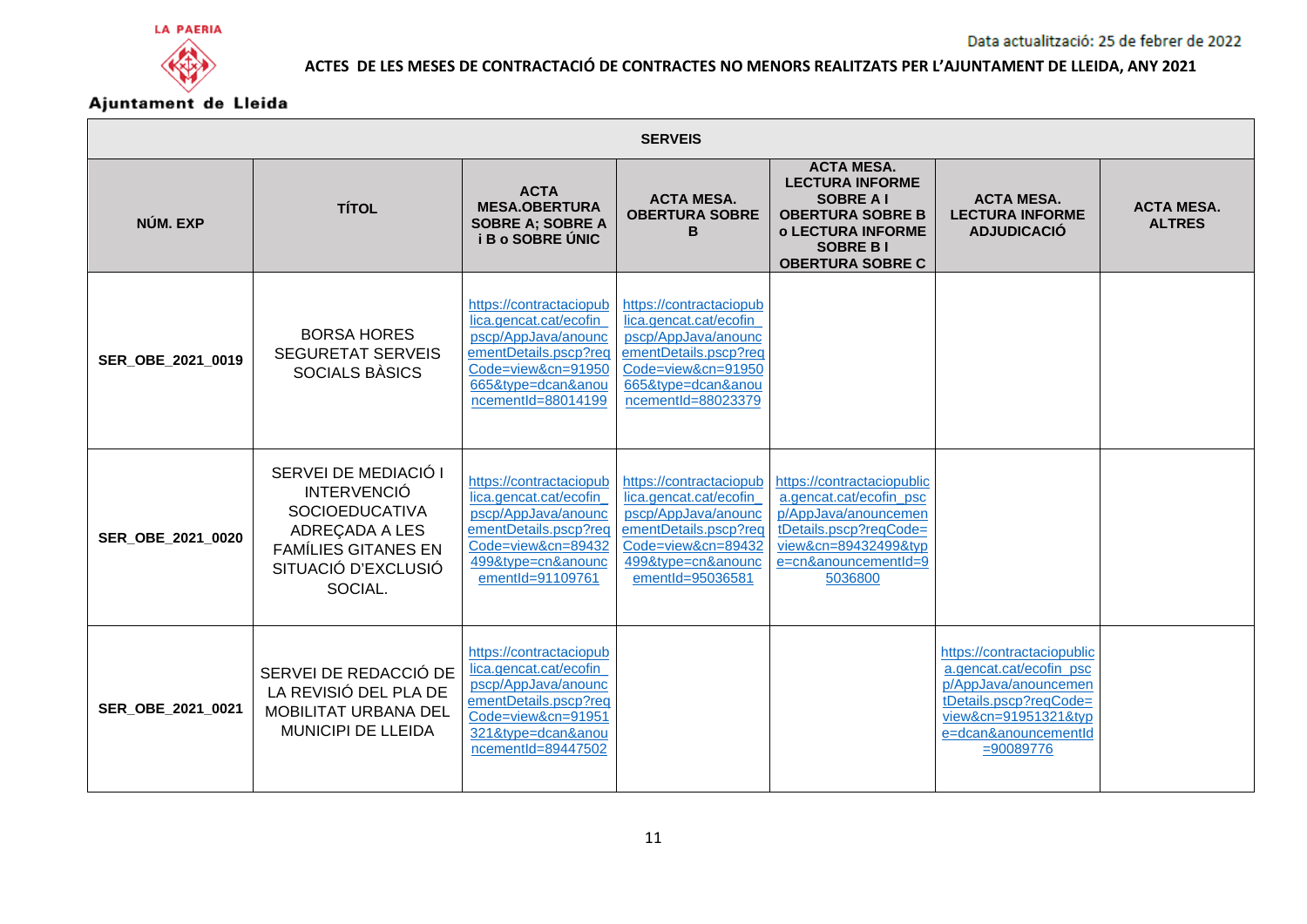



| <b>SERVEIS</b>    |                                                                                                                                                             |                                                                                                                                                                          |                                                                                                                                                                        |                                                                                                                                                                         |                                                                                                                                                                         |                                    |  |  |
|-------------------|-------------------------------------------------------------------------------------------------------------------------------------------------------------|--------------------------------------------------------------------------------------------------------------------------------------------------------------------------|------------------------------------------------------------------------------------------------------------------------------------------------------------------------|-------------------------------------------------------------------------------------------------------------------------------------------------------------------------|-------------------------------------------------------------------------------------------------------------------------------------------------------------------------|------------------------------------|--|--|
| NÚM. EXP          | <b>TÍTOL</b>                                                                                                                                                | <b>ACTA</b><br><b>MESA.OBERTURA</b><br><b>SOBRE A: SOBRE A</b><br><b>i B o SOBRE UNIC</b>                                                                                | <b>ACTA MESA.</b><br><b>OBERTURA SOBRE</b><br>в                                                                                                                        | <b>ACTA MESA.</b><br><b>LECTURA INFORME</b><br><b>SOBRE A I</b><br><b>OBERTURA SOBRE B</b><br><b>o LECTURA INFORME</b><br><b>SOBRE BI</b><br><b>OBERTURA SOBRE C</b>    | <b>ACTA MESA.</b><br><b>LECTURA INFORME</b><br><b>ADJUDICACIÓ</b>                                                                                                       | <b>ACTA MESA.</b><br><b>ALTRES</b> |  |  |
| SER_OBE_2021_0022 | <b>SERVEI D'ACOLLIDA</b><br>NOCTURNA RESIDENCIAL<br>D'URGÈNCIA DEL PLA<br>IGLÚ A LA CIUTAT DE<br><b>LLEIDA</b>                                              | https://contractaciopub<br>lica.gencat.cat/ecofin<br>pscp/AppJava/anounc<br>ementDetails.pscp?req<br>Code=view&cn=94079<br>614&type=dcan&anou<br>ncementId=88270825      | https://contractaciopub<br>lica.gencat.cat/ecofin<br>pscp/AppJava/anounc<br>ementDetails.pscp?req<br>Code=view&cn=94079<br>614&type=dcan&anou<br>ncementId=88272517    | https://contractaciopublic<br>a.gencat.cat/ecofin_psc<br>p/AppJava/anouncemen<br>tDetails.pscp?reqCode=<br>view&cn=94079614&typ<br>e=dcan&anouncementId<br>$= 88503424$ | https://contractaciopublic<br>a.gencat.cat/ecofin_psc<br>p/AppJava/anouncemen<br>tDetails.pscp?reqCode=<br>view&cn=94079614&typ<br>e=dcan&anouncementId<br>$= 89415469$ |                                    |  |  |
| SER OBE 2021 0023 | SERVEI DE MANTENIMENT<br>CONSERVACIÓ I NETEJA DE<br>LA JARDINERIA URBANA DE<br>LA CIUTAT DE LLEIDA<br><b>SECTOR 4</b>                                       | https://contractaciop<br>ublica.gencat.cat/eco<br>fin_pscp/AppJava/an<br>ouncementDetails.ps<br>cp?reqCode=view&c<br>n=91154924&type=cn<br>&anouncementId=95<br>037057   | https://contractaciop<br>ublica.gencat.cat/eco<br>fin_pscp/AppJava/an<br>ouncementDetails.ps<br>cp?reqCode=view&c<br>n=91154924&type=cn<br>&anouncementId=95<br>037184 | https://contractaciopu<br>blica.gencat.cat/ecofin<br>pscp/AppJava/anoun<br>cementDetails.pscp?re<br>qCode=view&cn=9115<br>4924&type=cn&anounc<br>ementId=95037247       | Acta 2022                                                                                                                                                               |                                    |  |  |
| SER OBE 2021 0024 | SERVEI DE REDACCIÓ DEL<br>PLA DE<br>SENYALITZACIÓ<br>D'ORIENTACIÓ AL MUNICIPI<br>DE LLEIDA                                                                  | https://contractaciop<br>ublica.gencat.cat/eco<br>fin pscp/AppJava/an<br>ouncementDetails.ps<br>cp?reqCode=view&c<br>n=94363888&type=dc<br>an&anouncementId=<br>95038223 |                                                                                                                                                                        |                                                                                                                                                                         | https://contractaciopu<br>blica.gencat.cat/ecofin<br>pscp/AppJava/anoun<br>cementDetails.pscp?re<br>aCode=view&cn=9436<br>3888&type=dcan&anou<br>ncementId=95038595     |                                    |  |  |
| SER OBE 2021 0025 | SERVEIS D'ASSISTÈNCIA<br>TÈCNICA PER DEFINIR LA<br>PROPOSTA DEL SERVEI<br>DE NETEJA VIÀRIA<br><b>PÚBLICS</b><br><b>DE</b><br><b>ESPAIS</b><br><b>LLEIDA</b> | <b>DESISTIT</b>                                                                                                                                                          |                                                                                                                                                                        |                                                                                                                                                                         |                                                                                                                                                                         |                                    |  |  |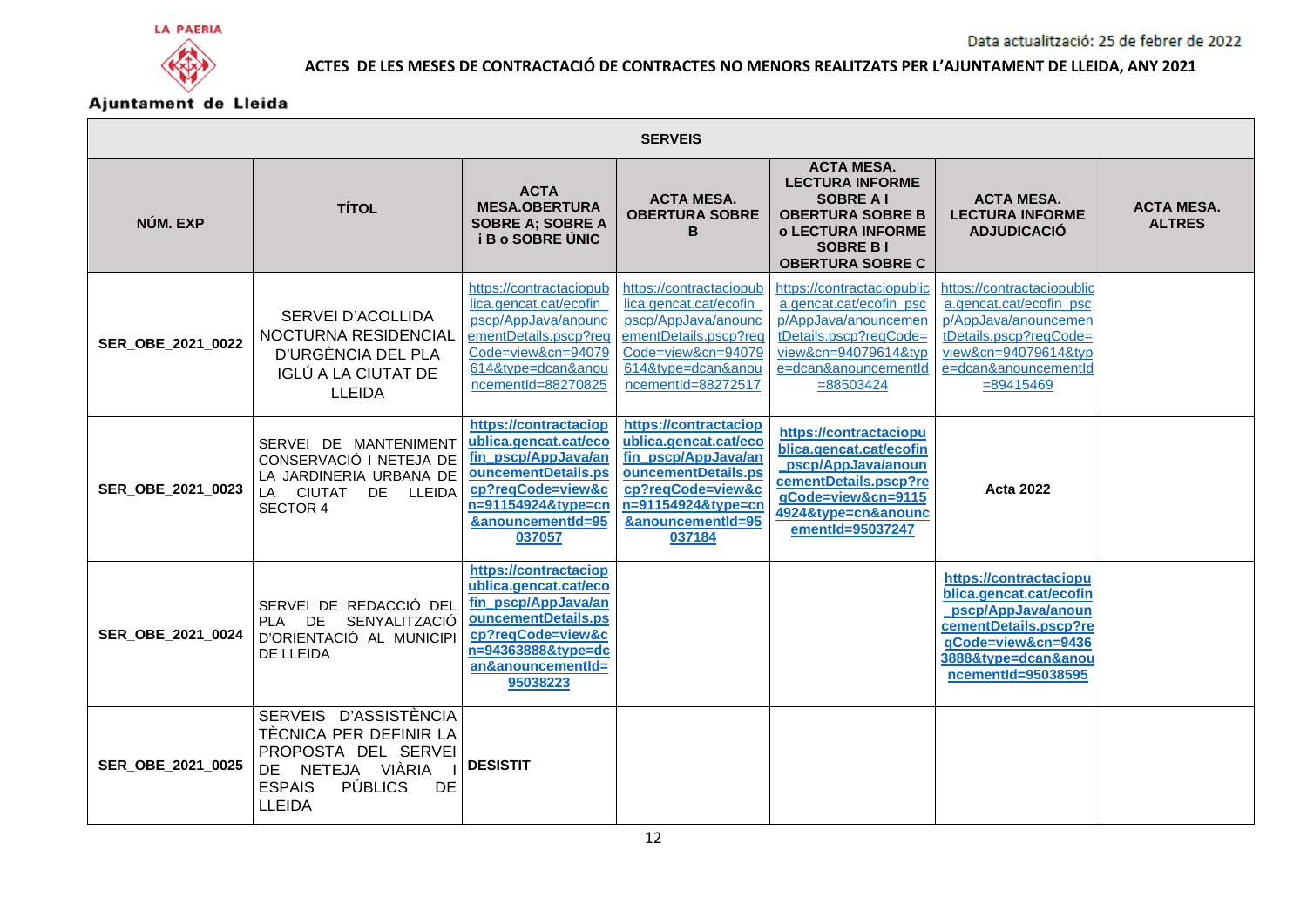



| <b>SERVEIS</b>    |                                                                                                                                                                                                                                                                                                                                                                                       |                                                                                                                                                                          |                                                                                                                                                                          |                                                                                                                                                                      |                                                                                                                                                                     |                                    |  |  |
|-------------------|---------------------------------------------------------------------------------------------------------------------------------------------------------------------------------------------------------------------------------------------------------------------------------------------------------------------------------------------------------------------------------------|--------------------------------------------------------------------------------------------------------------------------------------------------------------------------|--------------------------------------------------------------------------------------------------------------------------------------------------------------------------|----------------------------------------------------------------------------------------------------------------------------------------------------------------------|---------------------------------------------------------------------------------------------------------------------------------------------------------------------|------------------------------------|--|--|
| NÚM. EXP          | <b>TÍTOL</b>                                                                                                                                                                                                                                                                                                                                                                          | <b>ACTA</b><br><b>MESA.OBERTURA</b><br><b>SOBRE A; SOBRE A</b><br><b>i B o SOBRE ÚNIC</b>                                                                                | <b>ACTA MESA.</b><br><b>OBERTURA SOBRE</b><br>в                                                                                                                          | <b>ACTA MESA.</b><br><b>LECTURA INFORME</b><br><b>SOBRE A I</b><br><b>OBERTURA SOBRE B</b><br><b>o LECTURA INFORME</b><br><b>SOBRE BI</b><br><b>OBERTURA SOBRE C</b> | <b>ACTA MESA.</b><br><b>LECTURA INFORME</b><br><b>ADJUDICACIÓ</b>                                                                                                   | <b>ACTA MESA.</b><br><b>ALTRES</b> |  |  |
| SER OBE 2021 0026 | SERVEI DE<br>REDACCIÓ<br>DEL PROJECTE BÀSIC I<br>EXECUTIU DE L'EDIFICI<br>MODULAR RESIDENCIAL<br><b>PER</b><br><b>EMERGÈNCIES</b><br><b>TEMPORALS</b>                                                                                                                                                                                                                                 | https://contractaciop<br>ublica.gencat.cat/eco<br>fin_pscp/AppJava/an<br>ouncementDetails.ps<br>cp?reqCode=view&c<br>n=94078932&type=dc<br>an&anouncementId=<br>90254827 | https://contractaciop<br>ublica.gencat.cat/eco<br>fin_pscp/AppJava/an<br>ouncementDetails.ps<br>cp?reqCode=view&c<br>n=94078932&type=dc<br>an&anouncementId=<br>91883789 |                                                                                                                                                                      | https://contractaciopu<br>blica.gencat.cat/ecofin<br>pscp/AppJava/anoun<br>cementDetails.pscp?re<br>qCode=view&cn=9407<br>8932&type=dcan&anou<br>ncementId=95039004 |                                    |  |  |
| SER OBE 2021 0027 | SERVEIS DE VIGILANCIA I<br>SEGURETAT PRIVADA<br><b>SERVEIS AUXILIARS PER</b><br>A<br><b>ACTIVITATS</b><br><b>LES</b><br>ORGANITZADES PER LA<br><b>REGIDORIA</b><br>DE<br><b>FESTES</b><br>JOVENTUT,<br><b>DE</b><br><b>TRADICIONS</b><br>L'AJUNTAMENT DE LLEIDA<br>EN ESPAIS PÚBLICS, AMB<br>MOTIU DE LA CAVALCADA<br>DE REIS, CARNAVAL,<br>FESTA MAJOR I FESTES<br>DE LA TARDOR 2021 | https://contractaciop<br>ublica.gencat.cat/eco<br>fin pscp/AppJava/an<br>ouncementDetails.ps<br>cp?reqCode=view&c<br>n=94301922&type=dc<br>an&anouncementId=<br>90849997 | https://contractaciop<br>ublica.gencat.cat/eco<br>fin_pscp/AppJava/an<br>ouncementDetails.ps<br>cp?reqCode=view&c<br>n=94301922&type=dc<br>an&anouncementId=<br>95039227 | https://contractaciopu<br>blica.gencat.cat/ecofin<br>pscp/AppJava/anoun<br>cementDetails.pscp?re<br>gCode=view&cn=9430<br>1922&type=dcan&anou<br>ncementId=95526285  | https://contractaciopu<br>blica.gencat.cat/ecofin<br>pscp/AppJava/anoun<br>cementDetails.pscp?re<br>qCode=view&cn=9430<br>1922&type=dcan&anou<br>ncementId=95527181 |                                    |  |  |
| SER OBE 2021 0028 | SERVEIS D'INTERVENCIÓ<br><b>SOCIOEDUCATIVA</b><br>LOT 1-SIS<br><b>MUNICIPAL:</b><br>REMOLINS,<br>LOT<br>2-SIS<br>COMPANYIA, LOT 3-SIS<br>PAS A PAS, LOT 4-SIS<br><b>MERCADET</b>                                                                                                                                                                                                      | https://contractaciop<br>ublica.gencat.cat/eco<br>fin_pscp/AppJava/an<br>ouncementDetails.ps<br>cp?reqCode=view&c<br>n=91022905&type=cn<br>&anouncementId=94<br>584264   | https://contractaciop<br>ublica.gencat.cat/eco<br>fin_pscp/AppJava/an<br>ouncementDetails.ps<br>cp?reqCode=view&c<br>n=91022905&type=cn<br>&anouncementId=94<br>738451   | https://contractaciopu<br>blica.gencat.cat/ecofin<br>pscp/AppJava/anoun<br>cementDetails.pscp?re<br>qCode=view&cn=9102<br>2905&type=cn&anounc<br>ementId=94584441    | https://contractaciopu<br>blica.gencat.cat/ecofin<br>pscp/AppJava/anoun<br>cementDetails.pscp?re<br>qCode=view&cn=9102<br>2905&type=cn&anounc<br>ementId=94585428   |                                    |  |  |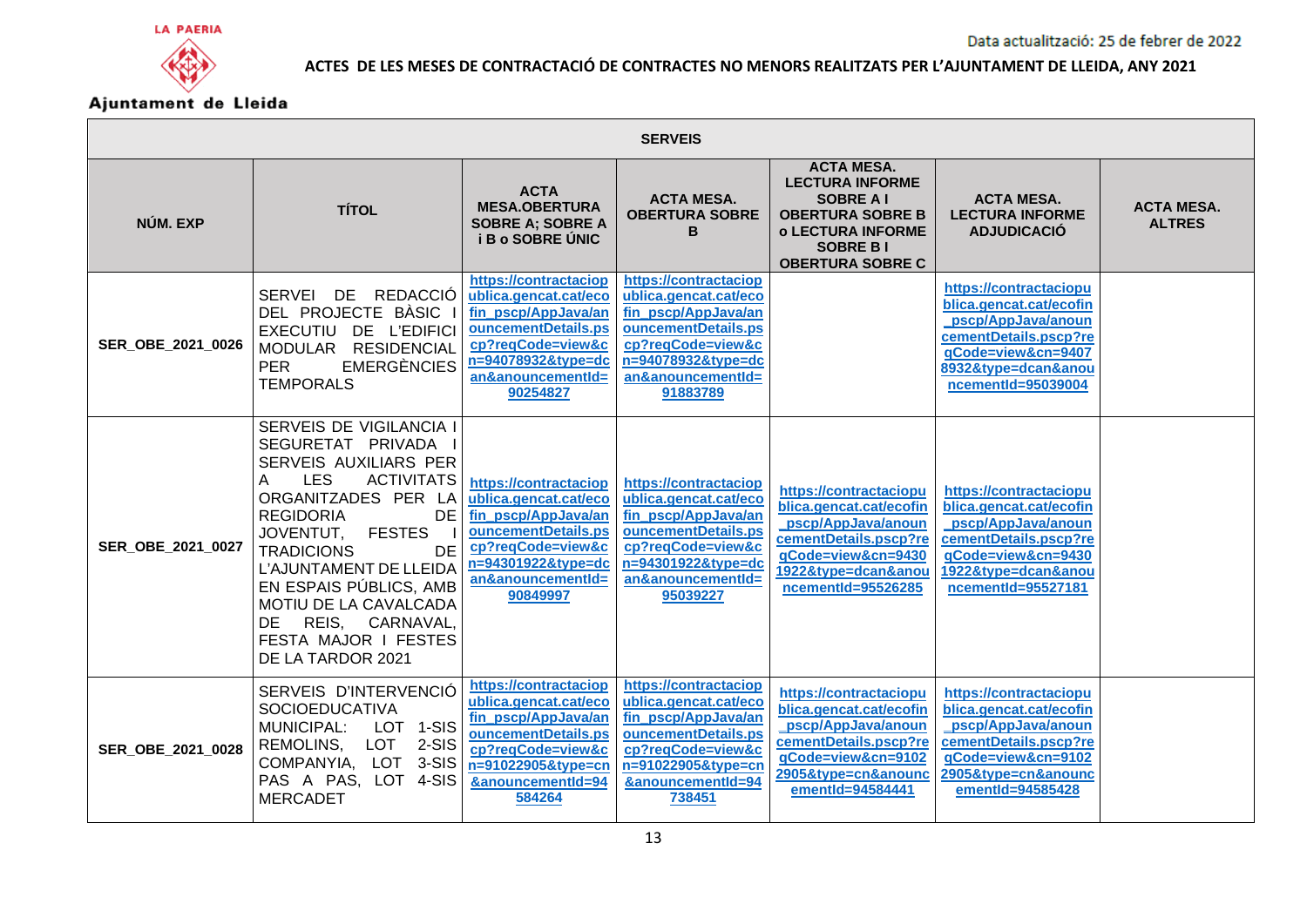

| <b>SERVEIS</b>    |                                                                                                                                                              |                                                                                                                                                                          |                                                                                                                                                                          |                                                                                                                                                                      |                                                                                                                                                                     |                                                                                                                                                                          |  |  |
|-------------------|--------------------------------------------------------------------------------------------------------------------------------------------------------------|--------------------------------------------------------------------------------------------------------------------------------------------------------------------------|--------------------------------------------------------------------------------------------------------------------------------------------------------------------------|----------------------------------------------------------------------------------------------------------------------------------------------------------------------|---------------------------------------------------------------------------------------------------------------------------------------------------------------------|--------------------------------------------------------------------------------------------------------------------------------------------------------------------------|--|--|
| NÚM. EXP          | <b>TÍTOL</b>                                                                                                                                                 | <b>ACTA</b><br><b>MESA.OBERTURA</b><br><b>SOBRE A; SOBRE A</b><br><b>i B o SOBRE ÚNIC</b>                                                                                | <b>ACTA MESA.</b><br><b>OBERTURA SOBRE</b><br>В                                                                                                                          | <b>ACTA MESA.</b><br><b>LECTURA INFORME</b><br><b>SOBRE A I</b><br><b>OBERTURA SOBRE B</b><br><b>o LECTURA INFORME</b><br><b>SOBRE BI</b><br><b>OBERTURA SOBRE C</b> | <b>ACTA MESA.</b><br><b>LECTURA INFORME</b><br><b>ADJUDICACIO</b>                                                                                                   | <b>ACTA MESA.</b><br><b>ALTRES</b>                                                                                                                                       |  |  |
| SER_OBE_2021_0029 | SERVEIS D'ASSISTÈNCIA<br>TÈCNICA PER DEFINIR LA<br>PROPOSTA DEL SERVEI<br><b>RECOLLIDA</b><br>DE<br>DE<br>RESIDUS I GESTIÓ DE LES<br>DEIXALLERIES DE LLEIDA. | <b>DESISTIT</b>                                                                                                                                                          |                                                                                                                                                                          |                                                                                                                                                                      |                                                                                                                                                                     |                                                                                                                                                                          |  |  |
| SER_OBE_2021_0030 | <b>SERVEIS</b><br>DE<br><b>MANTENIMENT</b><br>CONSERVACIÓ I NETEJA<br>DEL PARC DE LA MITJANA<br>I CAMI DEL RIU, TRAM<br><b>NORD</b>                          | https://contractaciop<br>ublica.gencat.cat/eco<br>fin_pscp/AppJava/an<br>ouncementDetails.ps<br>cp?reqCode=view&c<br>n=95382034&type=dc<br>an&anouncementId=<br>93705913 | https://contractaciop<br>ublica.gencat.cat/eco<br>fin_pscp/AppJava/an<br>ouncementDetails.ps<br>cp?reqCode=view&c<br>n=95382034&type=dc<br>an&anouncementId=<br>93706115 | https://contractaciopu<br>blica.gencat.cat/ecofin<br>pscp/AppJava/anoun<br>cementDetails.pscp?re<br>qCode=view&cn=9538<br>2034&type=dcan&anou<br>ncementId=93706153  | https://contractaciopu<br>blica.gencat.cat/ecofin<br>pscp/AppJava/anoun<br>cementDetails.pscp?re<br>qCode=view&cn=9538<br>2034&type=dcan&anou<br>ncementId=93706227 |                                                                                                                                                                          |  |  |
| SER_OBE_2021_0031 | Serveis necessaris per dur a<br>terme la renovació integral<br>web corporatiu de<br>del<br>l'Ajuntament de Lleida                                            | https://contractaciop<br>ublica.gencat.cat/eco<br>fin pscp/AppJava/an<br>ouncementDetails.ps<br>cp?reqCode=view&c<br>n=94299919&type=dc<br>an&anouncementId=<br>89516570 | https://contractaciop<br>ublica.gencat.cat/eco<br>fin pscp/AppJava/an<br>ouncementDetails.ps<br>cp?reqCode=view&c<br>n=94299919&type=dc<br>an&anouncementId=<br>90089589 |                                                                                                                                                                      |                                                                                                                                                                     |                                                                                                                                                                          |  |  |
| SER OBE 2021 0032 | Servei d'intervenció integral i<br>comunitària d'atenció social<br>a joves en situació de<br>vulnerabilitat<br>al<br>carrer<br>(Projecte sostre 360°),       | https://contractaciop<br>ublica.gencat.cat/eco<br>fin_pscp/AppJava/an<br>ouncementDetails.ps<br>cp?reqCode=view&c<br>n=92266867&type=pc<br>an&anouncementId=<br>90849739 | <b>DECLARAT DESERT</b><br>25/11/21                                                                                                                                       |                                                                                                                                                                      |                                                                                                                                                                     | https://contractaciop<br>ublica.gencat.cat/eco<br>fin_pscp/AppJava/an<br>ouncementDetails.ps<br>cp?reqCode=view&c<br>n=92266867&type=pc<br>an&anouncementId=<br>91112540 |  |  |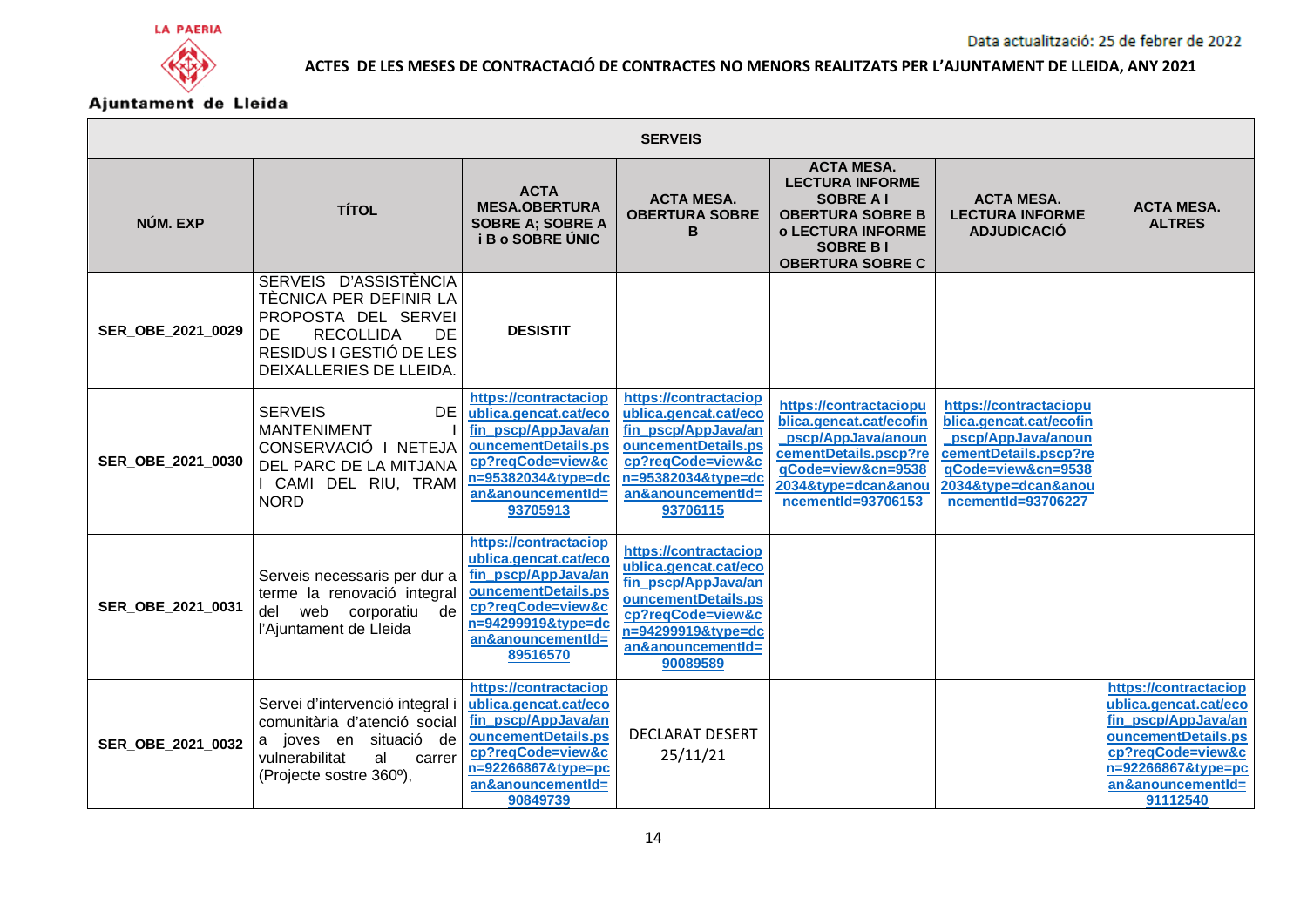



| <b>SERVEIS</b>    |                                                                                                                                                                                                                                                     |                                                                                                                                                                          |                                                                                                                                                                                                                          |                                                                                                                                                                          |                                                                   |                                                                                                                                                                          |  |
|-------------------|-----------------------------------------------------------------------------------------------------------------------------------------------------------------------------------------------------------------------------------------------------|--------------------------------------------------------------------------------------------------------------------------------------------------------------------------|--------------------------------------------------------------------------------------------------------------------------------------------------------------------------------------------------------------------------|--------------------------------------------------------------------------------------------------------------------------------------------------------------------------|-------------------------------------------------------------------|--------------------------------------------------------------------------------------------------------------------------------------------------------------------------|--|
| NÚM. EXP          | <b>TÍTOL</b>                                                                                                                                                                                                                                        | <b>ACTA</b><br><b>MESA.OBERTURA</b><br><b>SOBRE A; SOBRE A</b><br><b>i B o SOBRE UNIC</b>                                                                                | <b>ACTA MESA.</b><br><b>OBERTURA SOBRE</b><br>B                                                                                                                                                                          | <b>ACTA MESA.</b><br><b>LECTURA INFORME</b><br><b>SOBRE A I</b><br><b>OBERTURA SOBRE B</b><br><b>o LECTURA INFORME</b><br><b>SOBRE BI</b><br><b>OBERTURA SOBRE C</b>     | <b>ACTA MESA.</b><br><b>LECTURA INFORME</b><br><b>ADJUDICACIÓ</b> | <b>ACTA MESA.</b><br><b>ALTRES</b>                                                                                                                                       |  |
| SER_OBE_2021_0033 | Serveis d'intervenció integral<br>i comunitària d'atenció social<br>a joves en situació de<br>vulnerabilitat<br>al<br>carrer<br>(Projecte Sostre 360°)                                                                                              | https://contractacio<br>publica.gencat.cat/e<br>cofin pscp/AppJava<br>/anouncementDetai<br>Is.pscp?reqCode=vie<br>w&cn=95295335&ty<br>pe=dcan&anounce<br>mentId=95912590 | https://contractacio<br>publica.gencat.cat/e<br>cofin pscp/AppJava<br>/portalcapfileretriev<br>ing.pscp?reqCode=r<br>etrieveFile&docHas<br>h=9efda99da02171<br>e727c97ddfca561f3<br>7&fileId=91273552<br>&capId=15508511 | https://contractaciop<br>ublica.gencat.cat/ecof<br>in pscp/AppJava/ano<br>uncementDetails.pscp<br>?reqCode=view&cn=9<br>5295335&type=dcan<br>&anouncementId=95<br>912761 |                                                                   |                                                                                                                                                                          |  |
| SER_OBE_2021_0034 | Servei pel desenvolupament<br>d'una proposta estratègica<br>dirigida a la creació d'una<br>marca de Lleida per a<br>potenciar Lleida com territori<br>agroalimentari referent de<br>productes agroalimentaris de<br>qualitat i destinació turística | https://contractacio<br>publica.gencat.cat/e<br>cofin pscp/AppJava<br>anouncementDetai<br>ls.pscp?reqCode=vie<br>w&cn=95543647&ty<br>pe=pcan&anounce<br>mentId=95492224  | <b>DECLARAT DESERT</b><br>2/2/2022                                                                                                                                                                                       |                                                                                                                                                                          |                                                                   | https://contractaciop<br>ublica.gencat.cat/eco<br>fin_pscp/AppJava/an<br>ouncementDetails.ps<br>cp?reqCode=view&c<br>n=95543647&type=pc<br>an&anouncementId=<br>95512476 |  |
| SER_OBE_2021_0035 | d'esbrossada<br>Servei<br>mecànica i manual de vies i<br>espais públics de Lleida                                                                                                                                                                   | <b>DESISTIT</b>                                                                                                                                                          |                                                                                                                                                                                                                          |                                                                                                                                                                          |                                                                   |                                                                                                                                                                          |  |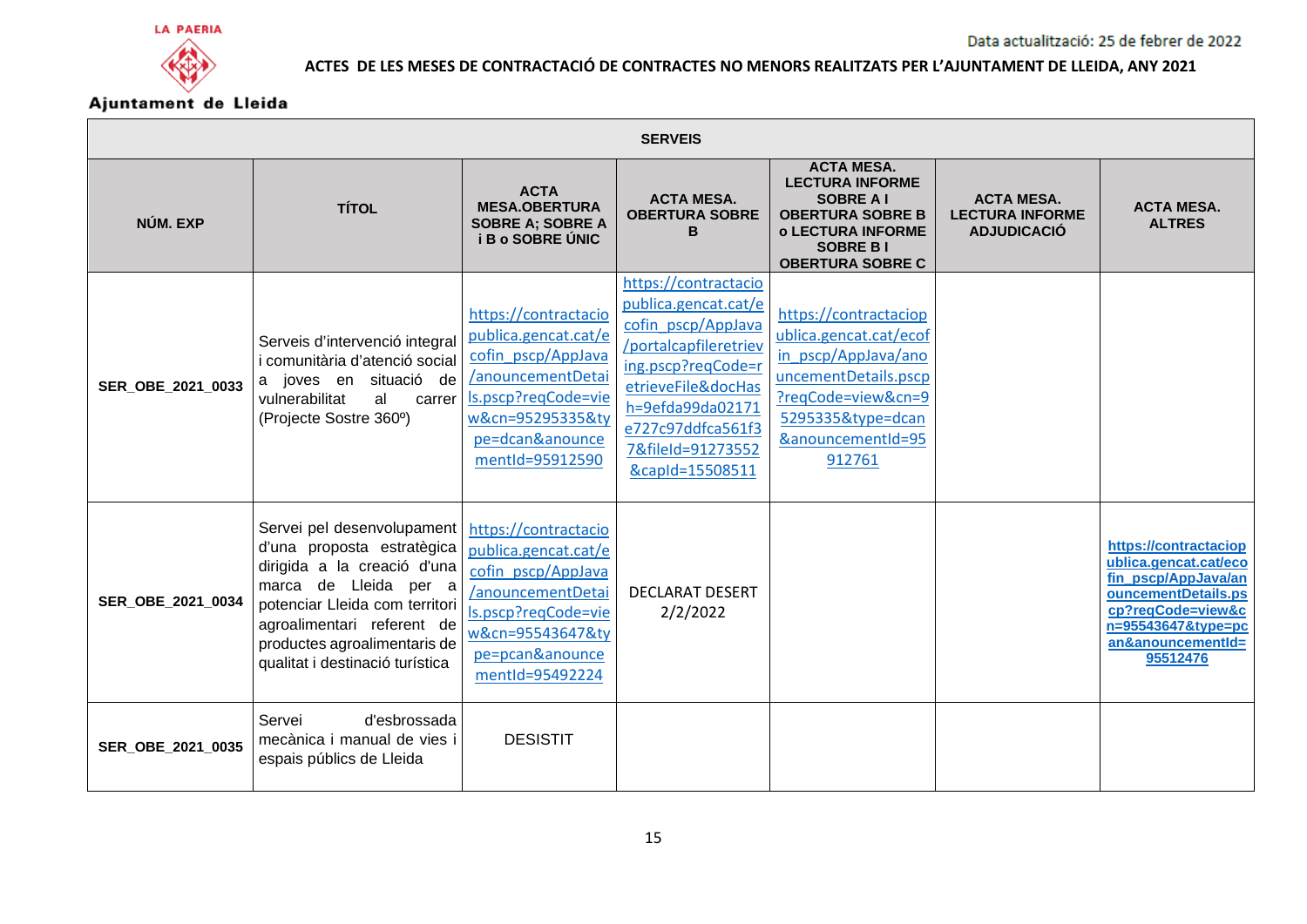





| <b>SERVEIS</b>    |                                                                                                                                                                                                                                                                                                                                                  |                                                                                                                                                                        |                                                                                                                                                                                               |                                                                                                                                                                          |                                                                   |                                    |  |  |
|-------------------|--------------------------------------------------------------------------------------------------------------------------------------------------------------------------------------------------------------------------------------------------------------------------------------------------------------------------------------------------|------------------------------------------------------------------------------------------------------------------------------------------------------------------------|-----------------------------------------------------------------------------------------------------------------------------------------------------------------------------------------------|--------------------------------------------------------------------------------------------------------------------------------------------------------------------------|-------------------------------------------------------------------|------------------------------------|--|--|
| NÚM. EXP          | <b>TÍTOL</b>                                                                                                                                                                                                                                                                                                                                     | <b>ACTA</b><br><b>MESA.OBERTURA</b><br><b>SOBRE A; SOBRE A</b><br><b>i B o SOBRE ÚNIC</b>                                                                              | <b>ACTA MESA.</b><br><b>OBERTURA SOBRE</b><br>в                                                                                                                                               | <b>ACTA MESA.</b><br><b>LECTURA INFORME</b><br><b>SOBRE A I</b><br><b>OBERTURA SOBRE B</b><br><b>o LECTURA INFORME</b><br><b>SOBRE BI</b><br><b>OBERTURA SOBRE C</b>     | <b>ACTA MESA.</b><br><b>LECTURA INFORME</b><br><b>ADJUDICACIÓ</b> | <b>ACTA MESA.</b><br><b>ALTRES</b> |  |  |
| SER_OBE_2021_0036 | <b>PER</b><br><b>SERVEI</b><br><b>AL</b><br><b>DE</b><br>DESENVOLUPAMENT<br>DE<br>LA NOVA IMATGE<br>MARCA I DE LA IDENTITAT<br>CORPORATIVA MORERA,<br>MUSEU D'ART MODERN I<br><b>CONTEMPORANI</b><br><b>DE</b><br><b>LLEIDA</b><br><b>DINS</b><br>EL<br><b>PROJECTE</b><br>"UN<br><b>NOU</b><br>PORTAL PATRIMONIAL: EL<br>MUSEU D'ART DE LLEIDA" | https://contractacio<br>publica.gencat.cat/e<br>cofin pscp/AppJava<br>/anouncementDetai<br>Is.pscp?reqCode=vie<br>w&cn=92755532&ty<br>pe=cn&anounceme<br>ntld=94934744 | https://contractacio<br>publica.gencat.cat/e<br>cofin pscp/AppJava<br>/anouncementDetai<br>ls.pscp?regCode=vie<br>w&cn=92755532&tv<br>pe=cn&anounceme<br>ntld=95682611                        | ADJUDICACIÓ 2022                                                                                                                                                         |                                                                   |                                    |  |  |
| SER_OBE_2021_0037 | Serveis contractació de la<br>direcció<br>artística<br>programadora de les arts<br>escèniques<br>altres<br>manifestacions teatrals de<br>La Temporada                                                                                                                                                                                            | publica.gencat.cat/e<br>cofin_pscp/AppJava<br>/anouncementDetai<br>Is.pscp?regCode=vie<br>w&cn=95622897&ty<br>pe=pcan&anounce<br>mentId=95527530                       | https://contractacio https://contractacio<br>publica.gencat.cat/e<br>cofin pscp/AppJava<br>/anouncementDetai<br>ls.pscp?reqCode=vie<br>w&cn=95622897&ty<br>pe=pcan&anounce<br>mentId=95527877 | https://contractaciop<br>ublica.gencat.cat/ecof<br>in pscp/AppJava/ano<br>uncementDetails.pscp<br>?reqCode=view&cn=9<br>5622897&type=pcan<br>&anouncementId=95<br>529299 | ADJUDICACIÓ 2022                                                  |                                    |  |  |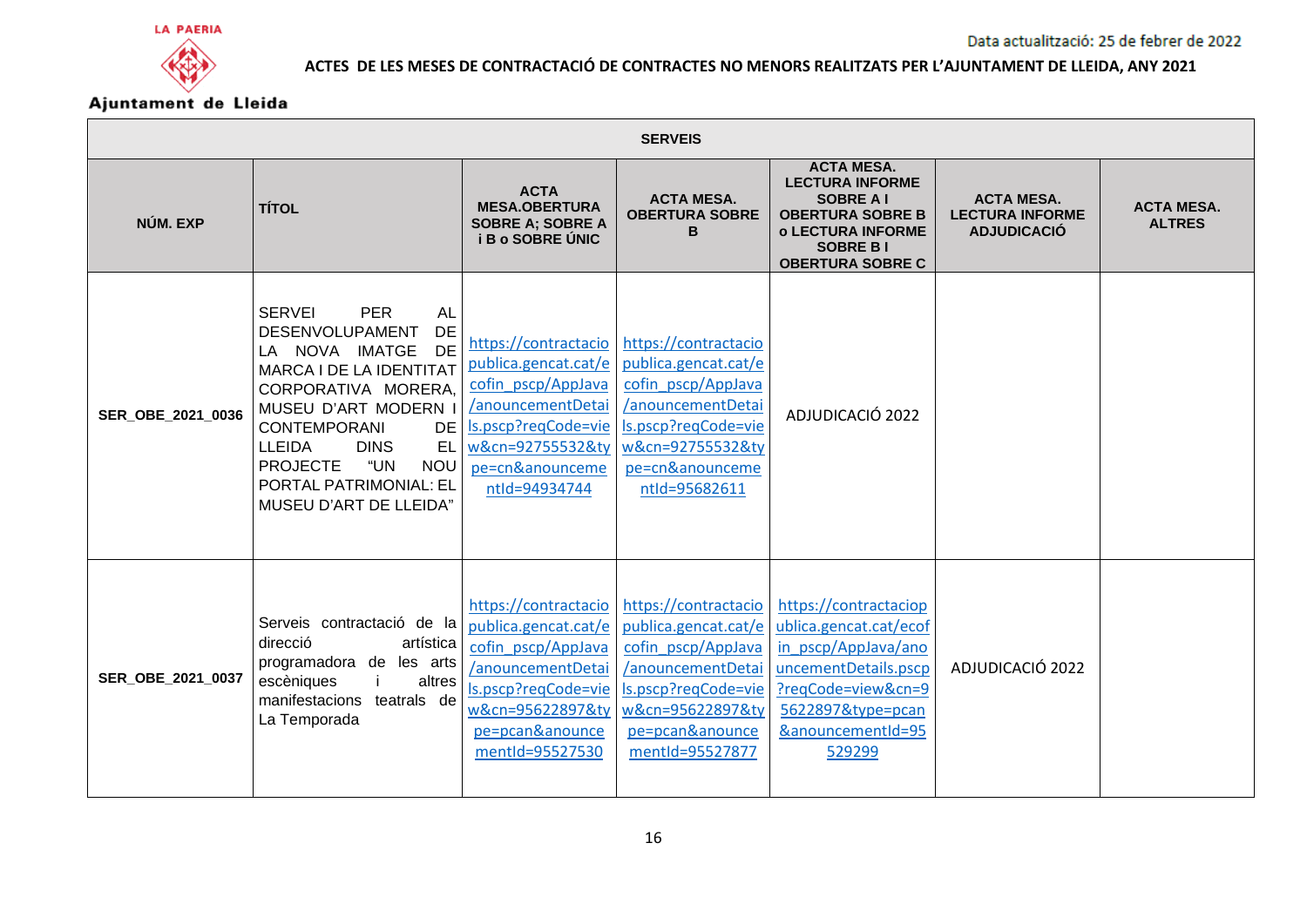



| <b>SERVEIS</b>    |                                                                                                                                                                  |                                                                                                                                                                        |                                                 |                                                                                                                                                                      |                                                                   |                                       |  |
|-------------------|------------------------------------------------------------------------------------------------------------------------------------------------------------------|------------------------------------------------------------------------------------------------------------------------------------------------------------------------|-------------------------------------------------|----------------------------------------------------------------------------------------------------------------------------------------------------------------------|-------------------------------------------------------------------|---------------------------------------|--|
| NÚM. EXP          | <b>TÍTOL</b>                                                                                                                                                     | <b>ACTA</b><br><b>MESA.OBERTURA</b><br><b>SOBRE A; SOBRE A</b><br><b>i B o SOBRE ÚNIC</b>                                                                              | <b>ACTA MESA.</b><br><b>OBERTURA SOBRE</b><br>в | <b>ACTA MESA.</b><br><b>LECTURA INFORME</b><br><b>SOBRE A I</b><br><b>OBERTURA SOBRE B</b><br><b>o LECTURA INFORME</b><br><b>SOBRE BI</b><br><b>OBERTURA SOBRE C</b> | <b>ACTA MESA.</b><br><b>LECTURA INFORME</b><br><b>ADJUDICACIÓ</b> | <b>ACTA MESA.</b><br><b>ALTRES</b>    |  |
| SER_OBE_2021_0038 | Serveis d'assistència tècnica<br>per definir la proposta del<br>servei de neteja viària<br>espais públics de Lleida                                              | https://contractacio<br>publica.gencat.cat/e<br>cofin pscp/AppJava<br>anouncementDetai<br>ls.pscp?reqCode=vie<br>w&cn=92156130&ty<br>pe=cn&anounceme<br>ntld=94857368  |                                                 | ADJUDICACIÓ 2022                                                                                                                                                     |                                                                   |                                       |  |
| SER_OBE_2021_0039 | Serveis<br>d'assistència<br>definir<br>la<br>tècnica<br>per<br>del<br>servei<br>de<br>proposta<br>recollida de residus i gestió<br>de les deixalleries de Lleida | https://contractacio<br>publica.gencat.cat/e<br>cofin pscp/AppJava<br>/anouncementDetai<br>ls.pscp?reqCode=vie<br>w&cn=92161728&ty<br>pe=cn&anounceme<br>ntld=94857696 |                                                 |                                                                                                                                                                      | ADJUDICACIÓ 2022                                                  |                                       |  |
| SER_OBE_2021_0040 | Serveis Postals                                                                                                                                                  | LICITACIÓ A<br>31/12/2021                                                                                                                                              |                                                 |                                                                                                                                                                      |                                                                   |                                       |  |
| SER_OBE_2021_0041 | Estudis d'avaluació de la<br>qualitat de l'aire a la ciutat de<br>Lleida                                                                                         | https://contractacio<br>publica.gencat.cat/e<br>cofin pscp/AppJava<br>/anouncementDetai<br>Is.pscp?reqCode=vie<br>w&cn=92113542&ty<br>pe=cn&anounceme<br>ntld=95682168 | Sobre únic. No<br>procedeix                     |                                                                                                                                                                      |                                                                   | <b>Contracte signat</b><br>14/02/2022 |  |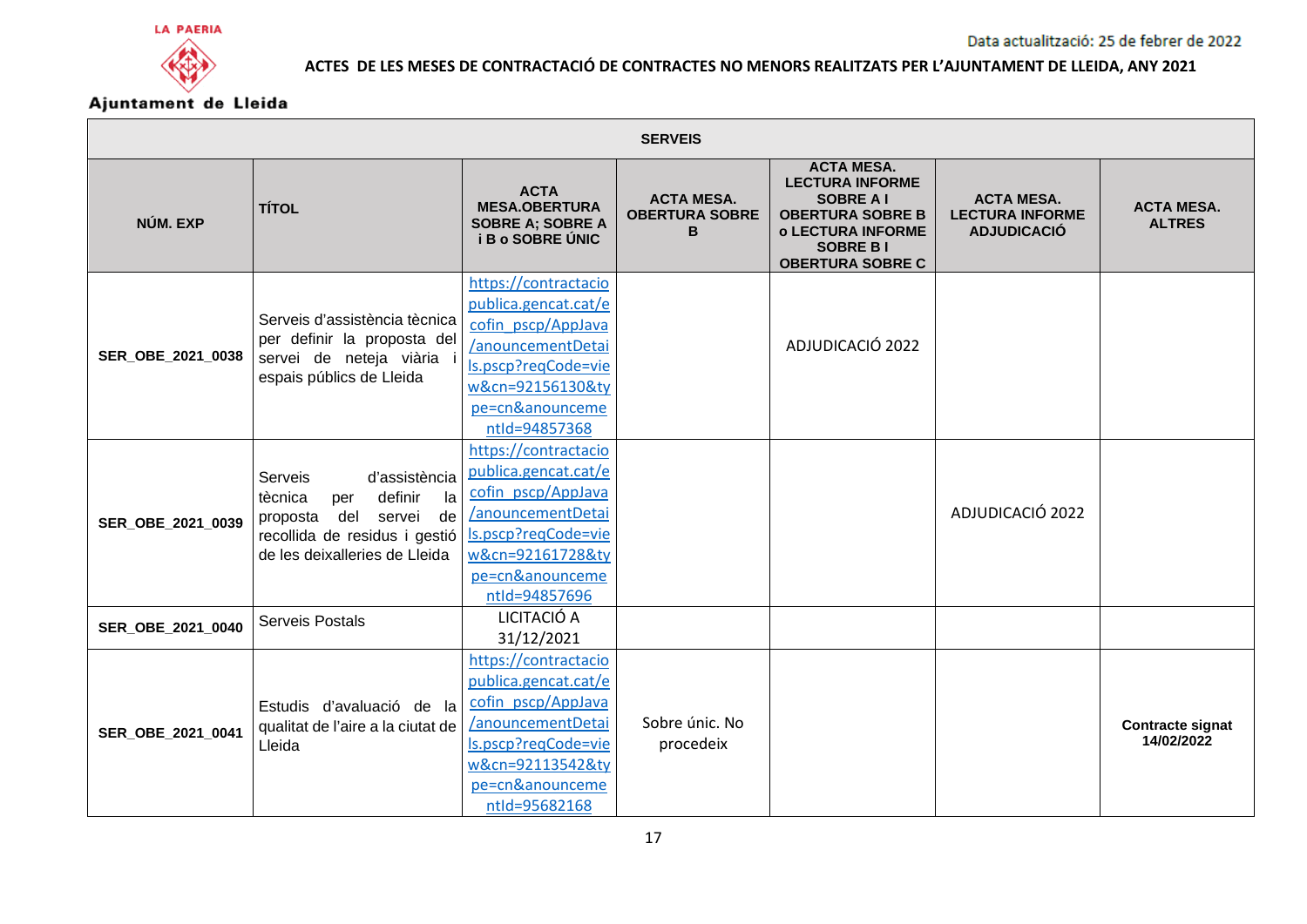





| <b>SUBMINISTRAMENTS</b> |                                                                                                                                                                       |                                                                                                                                                                          |                                                                                                                                                                          |                                                                                                                                                                      |                                                                                                                                                                     |                                                                                                                                                                          |  |
|-------------------------|-----------------------------------------------------------------------------------------------------------------------------------------------------------------------|--------------------------------------------------------------------------------------------------------------------------------------------------------------------------|--------------------------------------------------------------------------------------------------------------------------------------------------------------------------|----------------------------------------------------------------------------------------------------------------------------------------------------------------------|---------------------------------------------------------------------------------------------------------------------------------------------------------------------|--------------------------------------------------------------------------------------------------------------------------------------------------------------------------|--|
| NÚM. EXP                | <b>TÍTOL</b>                                                                                                                                                          | <b>ACTA MESA.</b><br><b>OBERTURA SOBRE</b><br>A:<br><b>SOBRE A i B o</b><br><b>SOBRE UNIC</b>                                                                            | <b>ACTA MESA.</b><br><b>OBERTURA SOBRE</b><br>в                                                                                                                          | <b>ACTA MESA.</b><br><b>LECTURA INFORME</b><br><b>SOBRE A I</b><br><b>OBERTURA SOBRE B</b><br><b>o LECTURA INFORME</b><br><b>SOBRE BI</b><br><b>OBERTURA SOBRE C</b> | <b>ACTA MESA.</b><br><b>LECTURA INFORME</b><br><b>ADJUDICACIO</b>                                                                                                   | <b>ACTA MESA.</b><br><b>ALTRES</b>                                                                                                                                       |  |
| SUB_OBE_2020_0005       | SUBMINISTRAMENT D'UN<br>SISTEMA DE LECTURA I<br>RECONEIXEMENT DE<br><b>MATRÍCULES PER A</b><br>L'HORTA DE LLEIDA                                                      |                                                                                                                                                                          | https://contractaciop<br>ublica.gencat.cat/eco<br>fin_pscp/AppJava/an<br>ouncementDetails.ps<br>cp?reqCode=view&c<br>n=82673197&type=dc<br>an&anouncementId=<br>76914219 | https://contractaciopu<br>blica.gencat.cat/ecofin<br>pscp/AppJava/anoun<br>cementDetails.pscp?re<br>qCode=view&cn=8267<br>3197&type=dcan&anou<br>ncementId=77094308  | https://contractaciopu<br>blica.gencat.cat/ecofin<br>pscp/AppJava/anoun<br>cementDetails.pscp?re<br>qCode=view&cn=8267<br>3197&type=dcan&anou<br>ncementId=84880587 |                                                                                                                                                                          |  |
| SUB_OBE_2020_0006       | SUBMINISTRAMENT "PLA<br>D'ADQUISICIÓ,<br>INSTAL-LACIÓ,<br><b>MANTENIMENT I MILLORA</b><br>DE LA SENYALITZACIÓ<br><b>VERTICAL I HORITZONTAL</b><br>DE LLEIDA ANY 2021" |                                                                                                                                                                          | https://contractaciop<br>ublica.gencat.cat/eco<br>fin_pscp/AppJava/an<br>ouncementDetails.ps<br>cp?reqCode=view&c<br>n=87162864&tvpe=dc<br>an&anouncementId=<br>76338730 |                                                                                                                                                                      | https://contractaciopu<br>blica.gencat.cat/ecofin<br>pscp/AppJava/anoun<br>cementDetails.pscp?re<br>qCode=view&cn=8716<br>2864&type=dcan&anou<br>ncementId=76871158 | https://contractaciop<br>ublica.gencat.cat/eco<br>fin pscp/AppJava/an<br>ouncementDetails.ps<br>cp?reqCode=view&c<br>n=87162864&type=dc<br>an&anouncementId=<br>76314985 |  |
| SUB_OBE_2020_0007       | SUBMINISTRAMENT DE<br>ROBA INSTITUCIONAL I DE<br>TREBALL, ESTIU I HIVERN,<br>PER AL PERSONAL<br><b>MUNICIPAL</b>                                                      | https://contractaciop<br>ublica.gencat.cat/eco<br>fin pscp/AppJava/an<br>ouncementDetails.ps<br>cp?reqCode=view&c<br>n=84155810&type=dc<br>an&anouncementId=<br>76660265 | https://contractaciop<br>ublica.gencat.cat/eco<br>fin pscp/AppJava/an<br>ouncementDetails.ps<br>cp?reqCode=view&c<br>n=84155810&type=dc<br>an&anouncementId=<br>77035090 | https://contractaciopu<br>blica.gencat.cat/ecofin<br>pscp/AppJava/anoun<br>cementDetails.pscp?re<br>qCode=view&cn=8415<br>5810&type=dcan&anou<br>ncementId=82914905  | https://contractaciopu<br>blica.gencat.cat/ecofin<br>pscp/AppJava/anoun<br>cementDetails.pscp?re<br>qCode=view&cn=8415<br>5810&type=dcan&anou<br>ncementId=82915421 |                                                                                                                                                                          |  |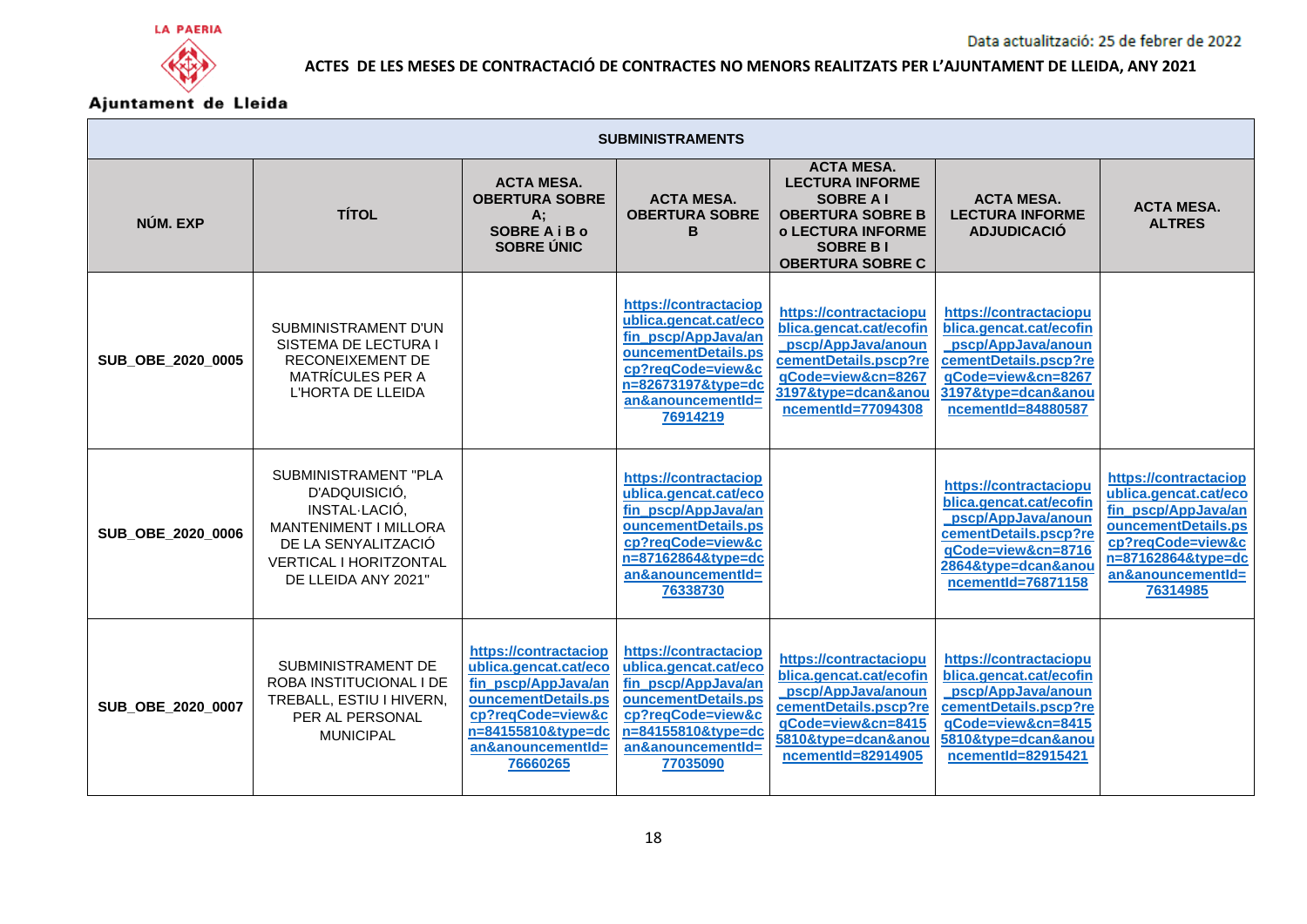



| <b>SUBMINISTRAMENTS</b> |                                                                                                                                                                                                                                               |                                                                                                                                                                          |                                                                                                                                                                          |                                                                                                                                                                     |                                                                                                                                                                     |                                    |  |
|-------------------------|-----------------------------------------------------------------------------------------------------------------------------------------------------------------------------------------------------------------------------------------------|--------------------------------------------------------------------------------------------------------------------------------------------------------------------------|--------------------------------------------------------------------------------------------------------------------------------------------------------------------------|---------------------------------------------------------------------------------------------------------------------------------------------------------------------|---------------------------------------------------------------------------------------------------------------------------------------------------------------------|------------------------------------|--|
| NÚM. EXP                | <b>TÍTOL</b>                                                                                                                                                                                                                                  | <b>ACTA MESA.</b><br><b>OBERTURA SOBRE</b><br>А;<br><b>SOBRE A i B o</b><br><b>SOBRE ÚNIC</b>                                                                            | <b>ACTA MESA.</b><br><b>OBERTURA SOBRE</b><br>в                                                                                                                          | <b>ACTA MESA.</b><br><b>LECTURA INFORME</b><br><b>SOBRE AI</b><br><b>OBERTURA SOBRE B</b><br><b>o LECTURA INFORME</b><br><b>SOBRE BI</b><br><b>OBERTURA SOBRE C</b> | <b>ACTA MESA.</b><br><b>LECTURA INFORME</b><br><b>ADJUDICACIÓ</b>                                                                                                   | <b>ACTA MESA.</b><br><b>ALTRES</b> |  |
| SUB_OBE_2021_0001       | subministrament de<br>d'escenaris i altres<br>infraestructures necessàries<br>per a les activitats<br>organitzades per la regidoria<br>de joventut, festes i<br>tradicions, amb motiu de la<br>festa major de maig i festes<br>de tardor 2021 | https://contractaciop<br>ublica.gencat.cat/eco<br>fin pscp/AppJava/an<br>ouncementDetails.ps<br>cp?reqCode=view&c<br>n=83133860&type=dc<br>an&anouncementId=<br>83133622 | https://contractaciop<br>ublica.gencat.cat/eco<br>fin_pscp/AppJava/an<br>ouncementDetails.ps<br>cp?reqCode=view&c<br>n=83133860&type=dc<br>an&anouncementId=<br>83133728 | https://contractaciopu<br>blica.gencat.cat/ecofin<br>pscp/AppJava/anoun<br>cementDetails.pscp?re<br>gCode=view&cn=8313<br>3860&type=dcan&anou<br>ncementId=83133809 | https://contractaciopu<br>blica.gencat.cat/ecofin<br>pscp/AppJava/anoun<br>cementDetails.pscp?re<br>gCode=view&cn=8313<br>3860&type=dcan&anou<br>ncementId=84881298 |                                    |  |
| SUB_OBE_2021_0002       | Subministrament de material<br>pel manteniment de<br>semàfors 2021                                                                                                                                                                            | https://contractaciop<br>ublica.gencat.cat/eco<br>fin pscp/AppJava/an<br>ouncementDetails.ps<br>cp?reqCode=view&c<br>n=87171868&type=dc<br>an&anouncementId=<br>85832875 |                                                                                                                                                                          |                                                                                                                                                                     | https://contractaciopu<br>blica.gencat.cat/ecofin<br>pscp/AppJava/anoun<br>cementDetails.pscp?re<br>qCode=view&cn=8717<br>1868&type=dcan&anou<br>ncementId=85833058 |                                    |  |
| SUB_OBE_2021_0003       | Subministrament de dos (2)<br>vehicles híbrids amb<br>equipament especial per<br>patrullatge, logotipats, per al<br>servei ordinari de la Guàrdia<br>Urbana de Lleida                                                                         | https://contractaciop<br>ublica.gencat.cat/eco<br>fin_pscp/AppJava/an<br>ouncementDetails.ps<br>cp?reqCode=view&c<br>n=87096960&type=pc<br>an&anouncementId=<br>84795409 | Deserta decret<br>2/08/2021                                                                                                                                              |                                                                                                                                                                     |                                                                                                                                                                     |                                    |  |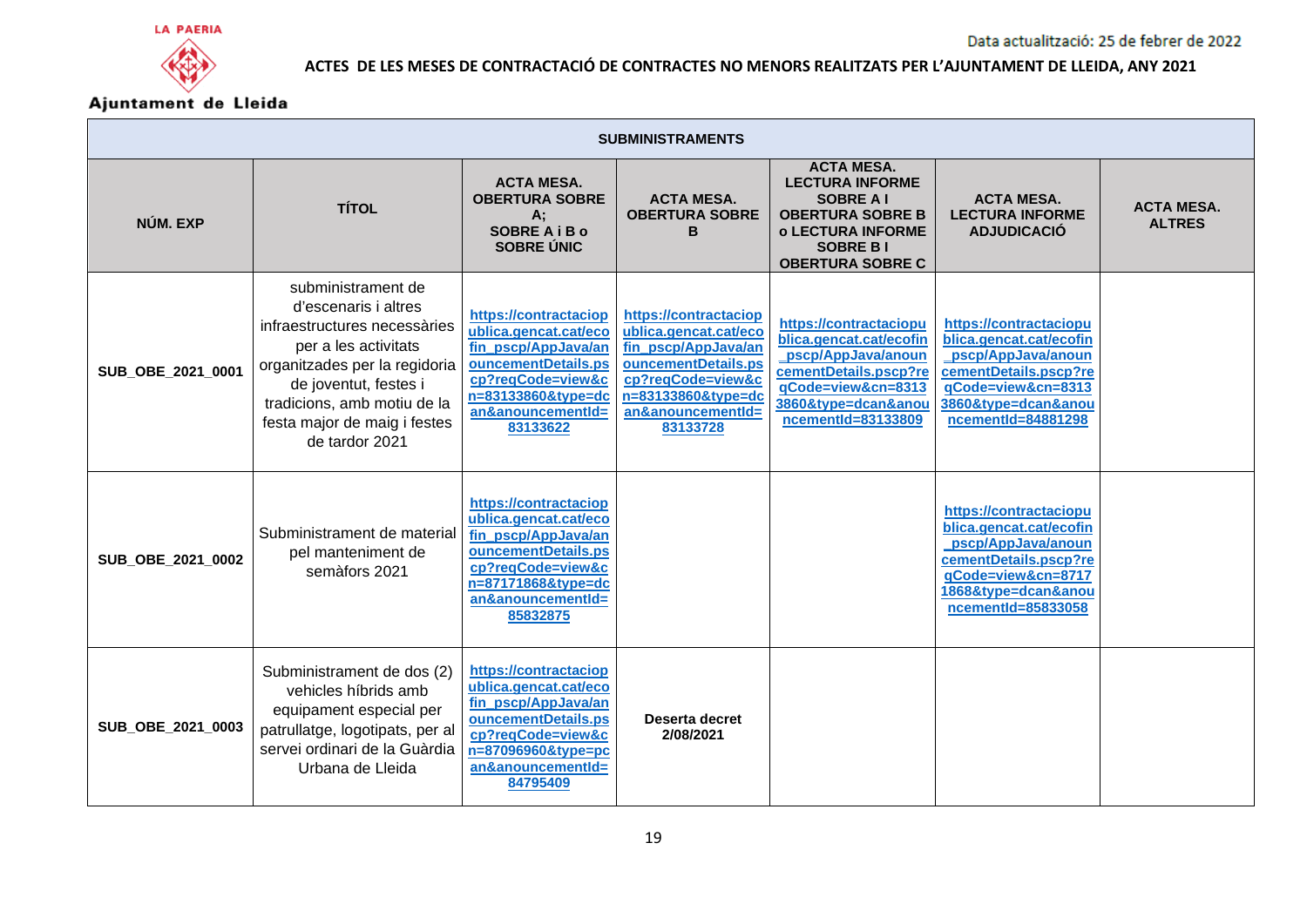





|                   | <b>SUBMINISTRAMENTS</b>                                                                                                                                                      |                                                                                                                                                                          |                                                                                                                                                                                                                                                                                                                                                      |                                                                                                                                                                      |                                                                                                                                                                     |                                    |  |  |
|-------------------|------------------------------------------------------------------------------------------------------------------------------------------------------------------------------|--------------------------------------------------------------------------------------------------------------------------------------------------------------------------|------------------------------------------------------------------------------------------------------------------------------------------------------------------------------------------------------------------------------------------------------------------------------------------------------------------------------------------------------|----------------------------------------------------------------------------------------------------------------------------------------------------------------------|---------------------------------------------------------------------------------------------------------------------------------------------------------------------|------------------------------------|--|--|
| NÚM. EXP          | <b>TÍTOL</b>                                                                                                                                                                 | <b>ACTA MESA.</b><br><b>OBERTURA SOBRE</b><br>A;<br><b>SOBRE A i B o</b><br><b>SOBRE ÚNIC</b>                                                                            | <b>ACTA MESA.</b><br><b>OBERTURA SOBRE</b><br>B                                                                                                                                                                                                                                                                                                      | <b>ACTA MESA.</b><br><b>LECTURA INFORME</b><br><b>SOBRE A I</b><br><b>OBERTURA SOBRE B</b><br><b>o LECTURA INFORME</b><br><b>SOBRE BI</b><br><b>OBERTURA SOBRE C</b> | <b>ACTA MESA.</b><br><b>LECTURA INFORME</b><br><b>ADJUDICACIÓ</b>                                                                                                   | <b>ACTA MESA.</b><br><b>ALTRES</b> |  |  |
| SUB_OBE_2021_0004 | <b>LLICENCIES GESTIO</b><br>EEBB                                                                                                                                             | https://contractaciop<br>ublica.gencat.cat/eco<br>fin pscp/AppJava/an<br>ouncementDetails.ps<br>cp?reqCode=view&c<br>n=94122918&type=dc<br>an&anouncementId=<br>88273086 | https://contractaciop<br>ublica.gencat.cat/eco<br>fin_pscp/AppJava/an<br>ouncementDetails.ps<br>cp?reqCode=view&c<br>n=94122918&type=dc<br>an&anouncementId=<br>89395885<br>https://contractaciop<br>ublica.gencat.cat/eco<br>fin_pscp/AppJava/an<br>ouncementDetails.ps<br>cp?reqCode=view&c<br>n=94122918&type=dc<br>an&anouncementId=<br>90145747 |                                                                                                                                                                      |                                                                                                                                                                     |                                    |  |  |
| SUB_OBE_2021_0005 | INSTAL·LACIÓ<br>FOTOVOLTAICA DE 45KW<br>EN LA COBERTA DE<br><b>L'EDIFICI DEL CENTRE</b><br>CIVIC DE BALAFIA DE<br><b>LLEIDA PER</b><br><b>AUTOCONSUM</b><br><b>COMPARTIT</b> | https://contractaciop<br>ublica.gencat.cat/eco<br>fin_pscp/AppJava/an<br>ouncementDetails.ps<br>cp?reqCode=view&c<br>n=94315243&type=dc<br>an&anouncementId=<br>90091198 |                                                                                                                                                                                                                                                                                                                                                      |                                                                                                                                                                      | https://contractaciopu<br>blica.gencat.cat/ecofin<br>pscp/AppJava/anoun<br>cementDetails.pscp?re<br>qCode=view&cn=9431<br>5243&type=dcan&anou<br>ncementId=95681608 |                                    |  |  |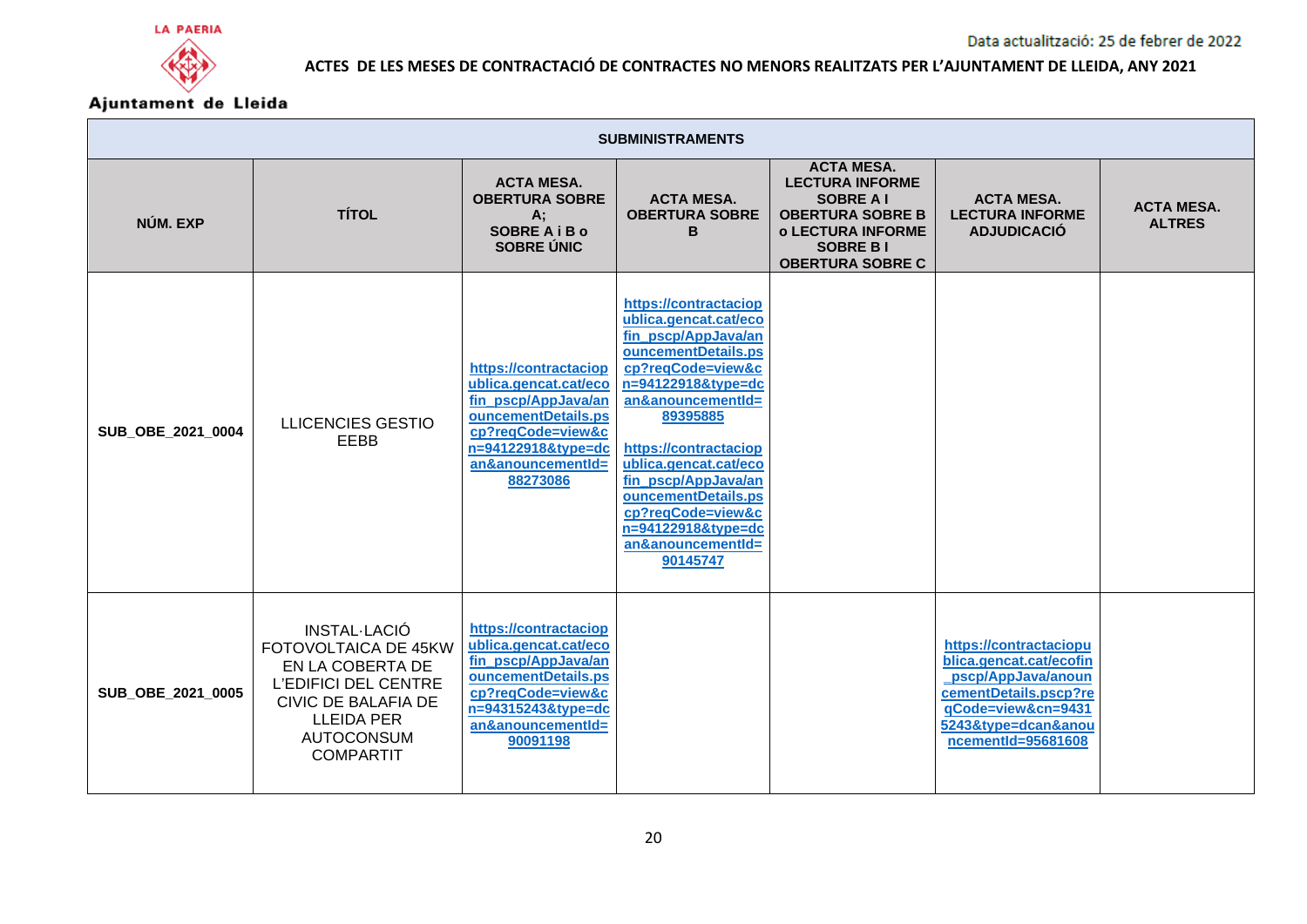



| <b>SUBMINISTRAMENTS</b> |                                                                                                                                                            |                                                                                                                                                                          |                                                                                                                                                                          |                                                                                                                                                                      |                                                                                                                                                                     |                                    |  |  |
|-------------------------|------------------------------------------------------------------------------------------------------------------------------------------------------------|--------------------------------------------------------------------------------------------------------------------------------------------------------------------------|--------------------------------------------------------------------------------------------------------------------------------------------------------------------------|----------------------------------------------------------------------------------------------------------------------------------------------------------------------|---------------------------------------------------------------------------------------------------------------------------------------------------------------------|------------------------------------|--|--|
| NÚM. EXP                | <b>TÍTOL</b>                                                                                                                                               | <b>ACTA MESA.</b><br><b>OBERTURA SOBRE</b><br>A;<br><b>SOBRE A i B o</b><br><b>SOBRE ÚNIC</b>                                                                            | <b>ACTA MESA.</b><br><b>OBERTURA SOBRE</b><br>в                                                                                                                          | <b>ACTA MESA.</b><br><b>LECTURA INFORME</b><br><b>SOBRE A I</b><br><b>OBERTURA SOBRE B</b><br><b>o LECTURA INFORME</b><br><b>SOBRE BI</b><br><b>OBERTURA SOBRE C</b> | <b>ACTA MESA.</b><br><b>LECTURA INFORME</b><br><b>ADJUDICACIÓ</b>                                                                                                   | <b>ACTA MESA.</b><br><b>ALTRES</b> |  |  |
| SUB_OBE_2021_0007       | <b>SUBMINISTRAMENT</b><br>D'ÀPATS I ENTREPANS<br><b>DEL MENJADOR</b><br>MUNICIPAL DE PANERA 7,<br>DE L'AJUNTAMENT DE<br><b>LLEIDA</b>                      | https://contractaciop<br>ublica.gencat.cat/eco<br>fin pscp/AppJava/an<br>ouncementDetails.ps<br>cp?reqCode=view&c<br>n=94317920&type=dc<br>an&anouncementId=<br>88017367 | https://contractaciop<br>ublica.gencat.cat/eco<br>fin pscp/AppJava/an<br>ouncementDetails.ps<br>cp?reqCode=view&c<br>n=94317920&type=dc<br>an&anouncementId=<br>88024023 | https://contractaciopu<br>blica.gencat.cat/ecofin<br>pscp/AppJava/anoun<br>cementDetails.pscp?re<br>qCode=view&cn=9431<br>7920&type=dcan&anou<br>ncementId=88503183  | https://contractaciopu<br>blica.gencat.cat/ecofin<br>pscp/AppJava/anoun<br>cementDetails.pscp?re<br>qCode=view&cn=9431<br>7920&type=dcan&anou<br>ncementId=89396595 |                                    |  |  |
| SUB_OBE_2021_0008       | SUBMINISTRAMENT DE<br>LLICÈNCIES CAD PER<br><b>L'AJUNTAMENT DE</b><br><b>LLEIDA</b>                                                                        | https://contractaciop<br>ublica.gencat.cat/eco<br>fin_pscp/AppJava/an<br>ouncementDetails.ps<br>cp?reqCode=view&c<br>n=94123193&type=dc<br>an&anouncementId=<br>88273376 |                                                                                                                                                                          |                                                                                                                                                                      | https://contractaciopu<br>blica.gencat.cat/ecofin<br>pscp/AppJava/anoun<br>cementDetails.pscp?re<br>qCode=view&cn=9412<br>3193&type=dcan&anou<br>ncementId=89447311 |                                    |  |  |
| SUB OBE 2021 0009       | PLA D'ADQUISICIÓ,<br>INSTAL·LACIÓ,<br>MANTENIMENT I MILLORA<br>DE LA SENYALITZACIÓ<br><b>VERTICAL I</b><br><b>HORITZONTAL DE LLEIDA</b><br><b>ANY 2022</b> | https://contractaciop<br>ublica.gencat.cat/eco<br>fin_pscp/AppJava/an<br>ouncementDetails.ps<br>cp?regCode=view&c<br>n=94304039&tvpe=dc<br>an&anouncementId=<br>90850178 | https://contractaciop<br>ublica.gencat.cat/eco<br>fin_pscp/AppJava/an<br>ouncementDetails.ps<br>cp?reqCode=view&c<br>n=94304039&tvpe=dc<br>an&anouncementId=<br>96700687 |                                                                                                                                                                      | https://contractaciopu<br>blica.gencat.cat/ecofin<br>pscp/AppJava/anoun<br>cements.pscp?cn=943<br>04039&reqCode=viewR<br>esources&type=dcan                         |                                    |  |  |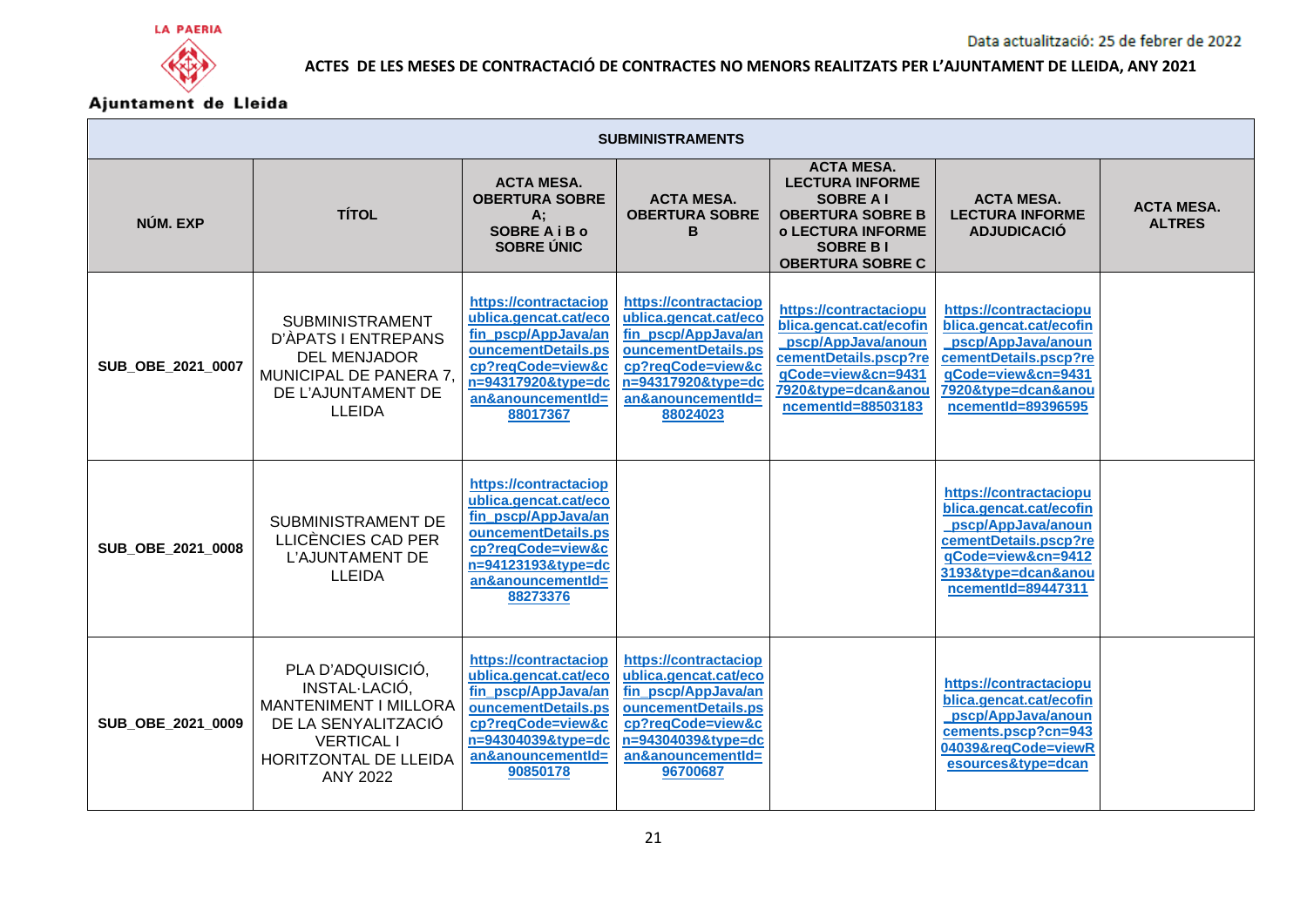





| <b>SUBMINISTRAMENTS</b> |                                                                                                                                                |                                                                                                                                                                          |                                                                                                                                                                          |                                                                                                                                                                      |                                                                                                                                                                     |                                    |  |  |
|-------------------------|------------------------------------------------------------------------------------------------------------------------------------------------|--------------------------------------------------------------------------------------------------------------------------------------------------------------------------|--------------------------------------------------------------------------------------------------------------------------------------------------------------------------|----------------------------------------------------------------------------------------------------------------------------------------------------------------------|---------------------------------------------------------------------------------------------------------------------------------------------------------------------|------------------------------------|--|--|
| NÚM. EXP                | <b>TÍTOL</b>                                                                                                                                   | <b>ACTA MESA.</b><br><b>OBERTURA SOBRE</b><br>A:<br><b>SOBRE A i B o</b><br>SOBRE ÚNIC                                                                                   | <b>ACTA MESA.</b><br><b>OBERTURA SOBRE</b><br>в                                                                                                                          | <b>ACTA MESA.</b><br><b>LECTURA INFORME</b><br><b>SOBRE A I</b><br><b>OBERTURA SOBRE B</b><br><b>o LECTURA INFORME</b><br><b>SOBRE BI</b><br><b>OBERTURA SOBRE C</b> | <b>ACTA MESA.</b><br><b>LECTURA INFORME</b><br><b>ADJUDICACIÓ</b>                                                                                                   | <b>ACTA MESA.</b><br><b>ALTRES</b> |  |  |
| SUB_OBE_2021_0010       | subministrament de<br>l'aplicació per la gestió de<br>les sancions de trànsit<br>destinada a la guàrdia<br>urbana i impressores<br>compatibles | https://contractaciop<br>ublica.gencat.cat/eco<br>fin_pscp/AppJava/an<br>ouncementDetails.ps<br>cp?reqCode=view&c<br>n=57871963&type=dc<br>an&anouncementId=<br>55786019 | https://contractaciop<br>ublica.gencat.cat/eco<br>fin_pscp/AppJava/an<br>ouncementDetails.ps<br>cp?reqCode=view&c<br>n=57871963&type=dc<br>an&anouncementId=<br>58450612 |                                                                                                                                                                      | https://contractaciopu<br>blica.gencat.cat/ecofin<br>pscp/AppJava/anoun<br>cementDetails.pscp?re<br>qCode=view&cn=5787<br>1963&type=dcan&anou<br>ncementId=58450082 |                                    |  |  |
| SUB_OBE_2021_0011       | Subministrament de dos (2)<br>vehicles nous híbrids amb<br>equipament especial per<br>patrullatge, logotipats per la<br>Guàrdia Urbana         | https://contractaciop<br>ublica.gencat.cat/eco<br>fin_pscp/AppJava/an<br>ouncementDetails.ps<br>cp?reqCode=view&c<br>n=92199479&type=dc<br>an&anouncementId=<br>90091009 |                                                                                                                                                                          |                                                                                                                                                                      | https://contractaciopu<br>blica.gencat.cat/ecofin<br>pscp/AppJava/anoun<br>cementDetails.pscp?re<br>qCode=view&cn=9219<br>9479&type=dcan&anou<br>ncementId=91109905 |                                    |  |  |
| SUB_OBE_2021_0012       | Subministrament<br>d'elements d'eficiència<br>energètica en<br>l'enllumenat públic amb<br>destinació a les entitats<br>locals de Catalunya     | <b>DESERTA</b>                                                                                                                                                           |                                                                                                                                                                          |                                                                                                                                                                      |                                                                                                                                                                     |                                    |  |  |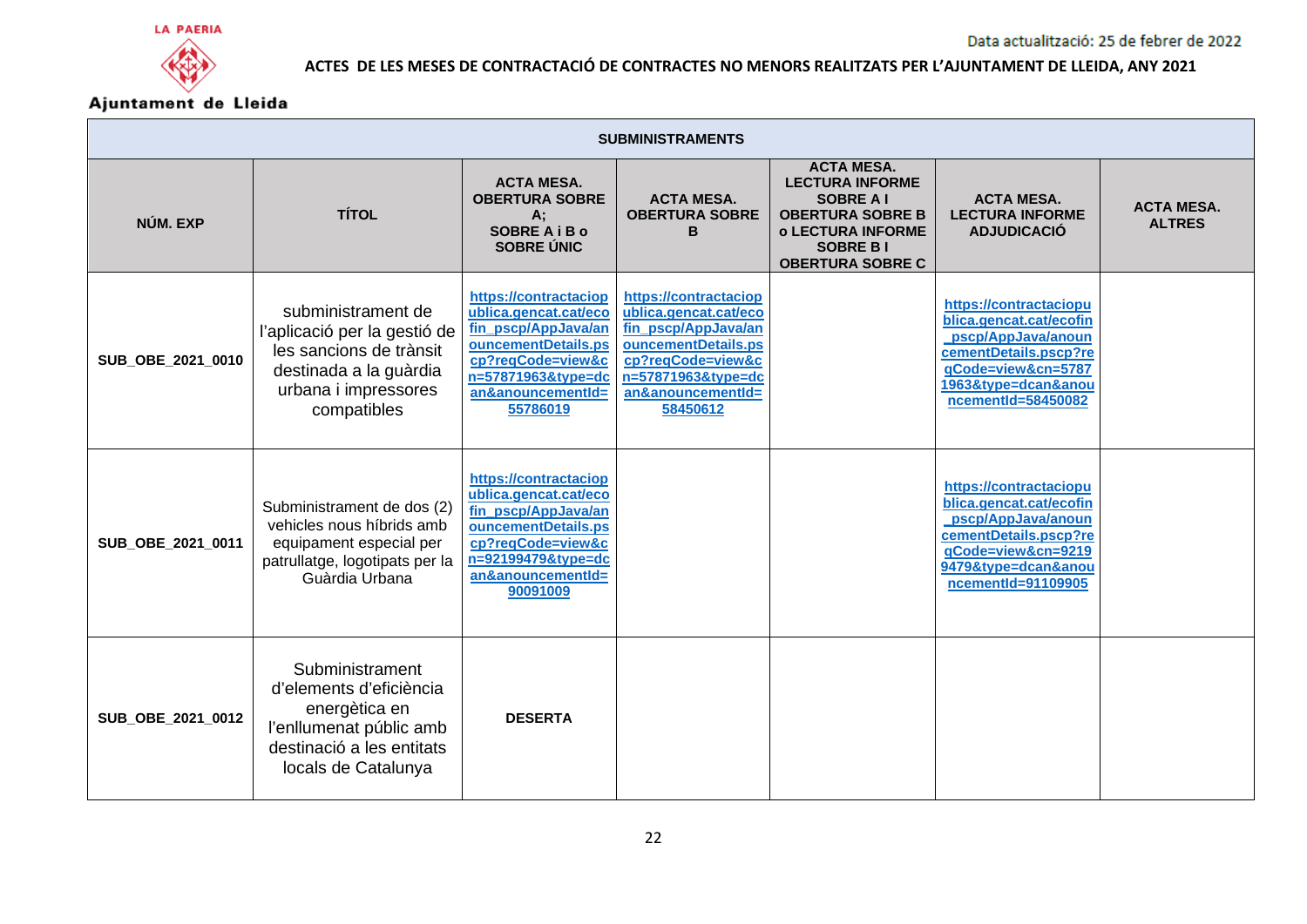



| <b>SUBMINISTRAMENTS</b> |                                                                                                                              |                                                                                                                                                                             |                                                                                                                                                                          |                                                                                                                                                                      |                                                                                                                                                                     |                                    |  |  |
|-------------------------|------------------------------------------------------------------------------------------------------------------------------|-----------------------------------------------------------------------------------------------------------------------------------------------------------------------------|--------------------------------------------------------------------------------------------------------------------------------------------------------------------------|----------------------------------------------------------------------------------------------------------------------------------------------------------------------|---------------------------------------------------------------------------------------------------------------------------------------------------------------------|------------------------------------|--|--|
| NÚM. EXP                | <b>TÍTOL</b>                                                                                                                 | <b>ACTA MESA.</b><br><b>OBERTURA SOBRE</b><br>А;<br><b>SOBRE A i B o</b><br><b>SOBRE ÚNIC</b>                                                                               | <b>ACTA MESA.</b><br><b>OBERTURA SOBRE</b><br>в                                                                                                                          | <b>ACTA MESA.</b><br><b>LECTURA INFORME</b><br><b>SOBRE A I</b><br><b>OBERTURA SOBRE B</b><br><b>O LECTURA INFORME</b><br><b>SOBRE BI</b><br><b>OBERTURA SOBRE C</b> | <b>ACTA MESA.</b><br><b>LECTURA INFORME</b><br><b>ADJUDICACIÓ</b>                                                                                                   | <b>ACTA MESA.</b><br><b>ALTRES</b> |  |  |
| SUB_OBE_2021_0013       | Subministre i instal·lació<br>dels projectors de<br>l'escenari i hall de<br>l'auditori municipal Enric<br>Granados de Lleida | https://contractaciop<br>ublica.gencat.cat/eco<br>fin_pscp/AppJava/an<br>ouncementDetails.ps<br>cp?reqCode=view&c<br>$n=94303235$ &type=dc<br>an&anouncementId=<br>95676427 |                                                                                                                                                                          |                                                                                                                                                                      | https://contractaciopu<br>blica.gencat.cat/ecofin<br>pscp/AppJava/anoun<br>cementDetails.pscp?re<br>qCode=view&cn=9430<br>3235&type=dcan&anou<br>ncementId=95676883 |                                    |  |  |
| SUB_OBE_2021_0014       | subministrament d'arbrat per a<br>plantació viària 2021-2022                                                                 | https://contractaciop<br>ublica.gencat.cat/eco<br>fin pscp/AppJava/an<br>ouncementDetails.ps<br>cp?reqCode=view&c<br>n=95384446&type=dc<br>an&anouncementId=<br>91111546    | https://contractaciop<br>ublica.gencat.cat/eco<br>fin pscp/AppJava/an<br>ouncementDetails.ps<br>cp?reqCode=view&c<br>n=95384446&type=dc<br>an&anouncementId=<br>95492365 |                                                                                                                                                                      | https://contractaciopu<br>blica.gencat.cat/ecofin<br>pscp/AppJava/anoun<br>cementDetails.pscp?re<br>qCode=view&cn=9538<br>4446&type=dcan&anou<br>ncementId=92278257 |                                    |  |  |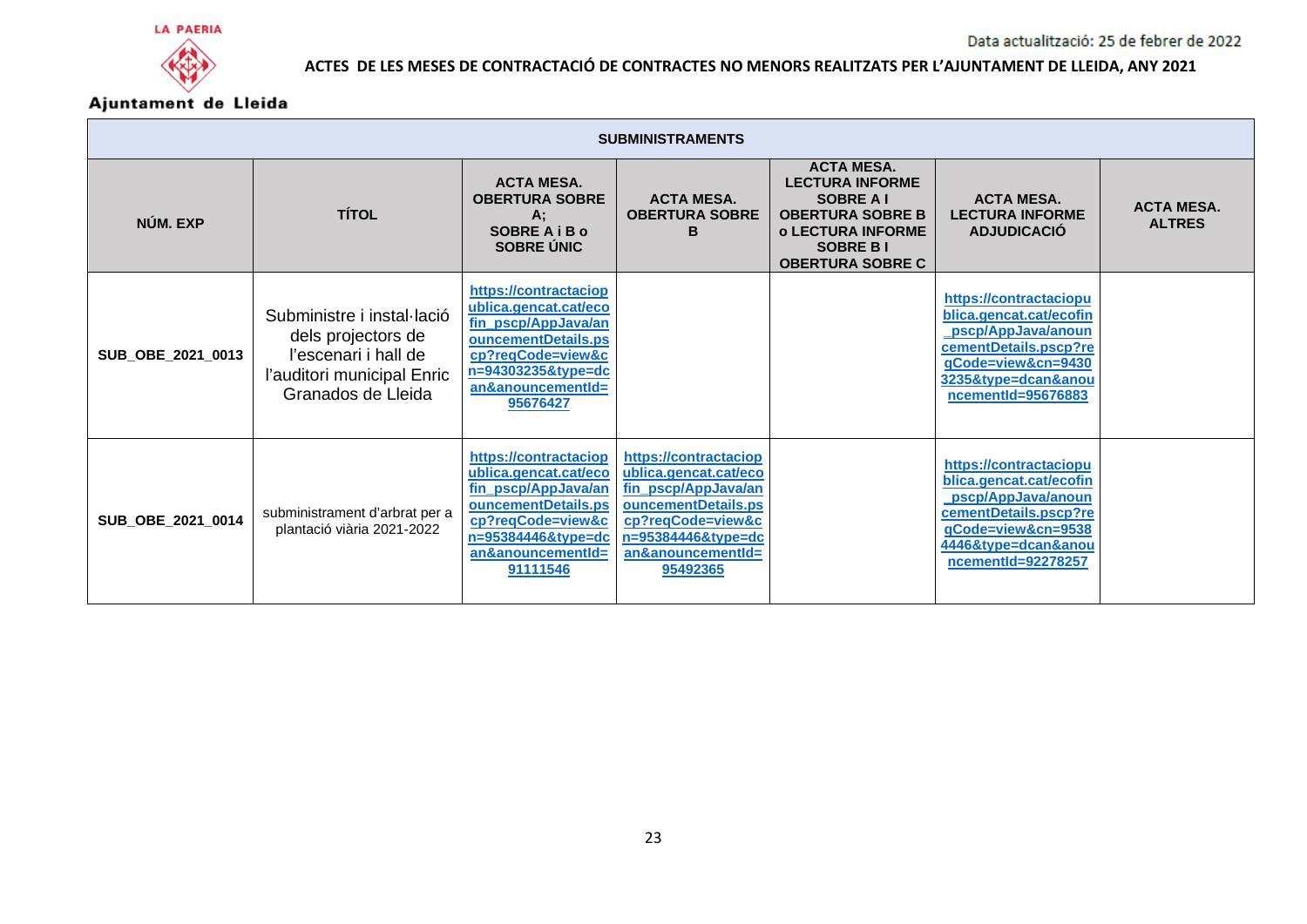

| <b>OBRES</b>      |                                                                                                                                                                                                                                |                                                                                                                                                                                                                          |                                                 |                                                                                                                                                                      |                                                                   |                                                                                                                                                                          |  |
|-------------------|--------------------------------------------------------------------------------------------------------------------------------------------------------------------------------------------------------------------------------|--------------------------------------------------------------------------------------------------------------------------------------------------------------------------------------------------------------------------|-------------------------------------------------|----------------------------------------------------------------------------------------------------------------------------------------------------------------------|-------------------------------------------------------------------|--------------------------------------------------------------------------------------------------------------------------------------------------------------------------|--|
| NÚM. EXP          | <b>TÍTOL</b>                                                                                                                                                                                                                   | <b>ACTA MESA.</b><br><b>OBERTURA SOBRE</b><br>A:<br><b>SOBRE A i B o</b><br><b>SOBRE ÚNIC</b>                                                                                                                            | <b>ACTA MESA.</b><br><b>OBERTURA SOBRE</b><br>в | <b>ACTA MESA.</b><br><b>LECTURA INFORME</b><br><b>SOBRE A I</b><br><b>OBERTURA SOBRE B</b><br><b>o LECTURA INFORME</b><br><b>SOBRE BI</b><br><b>OBERTURA SOBRE C</b> | <b>ACTA MESA.</b><br><b>LECTURA INFORME</b><br><b>ADJUDICACIÓ</b> | <b>ACTA MESA.</b><br><b>ALTRES</b>                                                                                                                                       |  |
| OBR OBE 2021 0001 | <b>PROJECTE BASIC I</b><br><b>EXECUTIU DEL</b><br><b>MODIFICAT</b><br><b>D'ARQUITECTURA DEL</b><br>PROJECTE DE<br>REHABILITACIÓ DE<br><b>L'EDIFICI DE CAPITANIA</b><br>(PARC CIENTÍFIC DE<br>GARDENY) - FASE I<br>(GENER 2021) | https://contractaciop<br>ublica.gencat.cat/eco<br>fin_pscp/AppJava/an<br>ouncementDetails.ps<br>cp?regCode=view&c<br>n=84161304&type=dc<br>an&anouncementId=<br>82919567                                                 |                                                 | https://contractaciopu<br>blica.gencat.cat/ecofin<br>pscp/AppJava/anoun<br>cementDetails.pscp?re<br>gCode=view&cn=8416<br>1304&type=dcan&anou<br>ncementId=82919779  |                                                                   | https://contractaciop<br>ublica.gencat.cat/eco<br>fin_pscp/AppJava/an<br>ouncementDetails.ps<br>cp?reqCode=view&c<br>n=84161304&type=dc<br>an&anouncementId=<br>88260798 |  |
| OBR OBE 2021 0003 | <b>MILLORA DE LA</b><br>SEGURETAT VIÀRIA A<br>L'AVINGUDA DE<br>L'EXERCIT 31-33 (N-II), DE<br><b>LLEIDA</b>                                                                                                                     | https://contractaciop<br>ublica.gencat.cat/eco<br>fin_pscp/AppJava/an<br>ouncementDetails.ps<br>cp?reqCode=view&c<br>n=91947944&type=dc<br>an&anouncementId=<br>88009975                                                 |                                                 |                                                                                                                                                                      |                                                                   |                                                                                                                                                                          |  |
| OBR OBE 2021 0004 | PROJECTE DE<br>REPARACIÓ DEL LA<br>PASSAREL-LA DEL<br><b>CARRER TON SIRERA</b><br>SOBRE LA L-11 PELS<br><b>DELS DANYS CAUSATS</b><br><b>EN L'ESTRUCTURA</b><br>PRINCIPAL PER IMPACTE<br>DE VEHICLE (LLEIDA)                    | https://contractaciop<br>ublica.gencat.cat/eco<br>fin_pscp/AppJava/po<br>rtalcapfileretrieving.p<br>scp?reqCode=retriev<br>eFile&docHash=70d9<br>8b569f856996341935f<br>cce15a322&fileId=90<br>090086&capId=15508<br>511 |                                                 |                                                                                                                                                                      |                                                                   |                                                                                                                                                                          |  |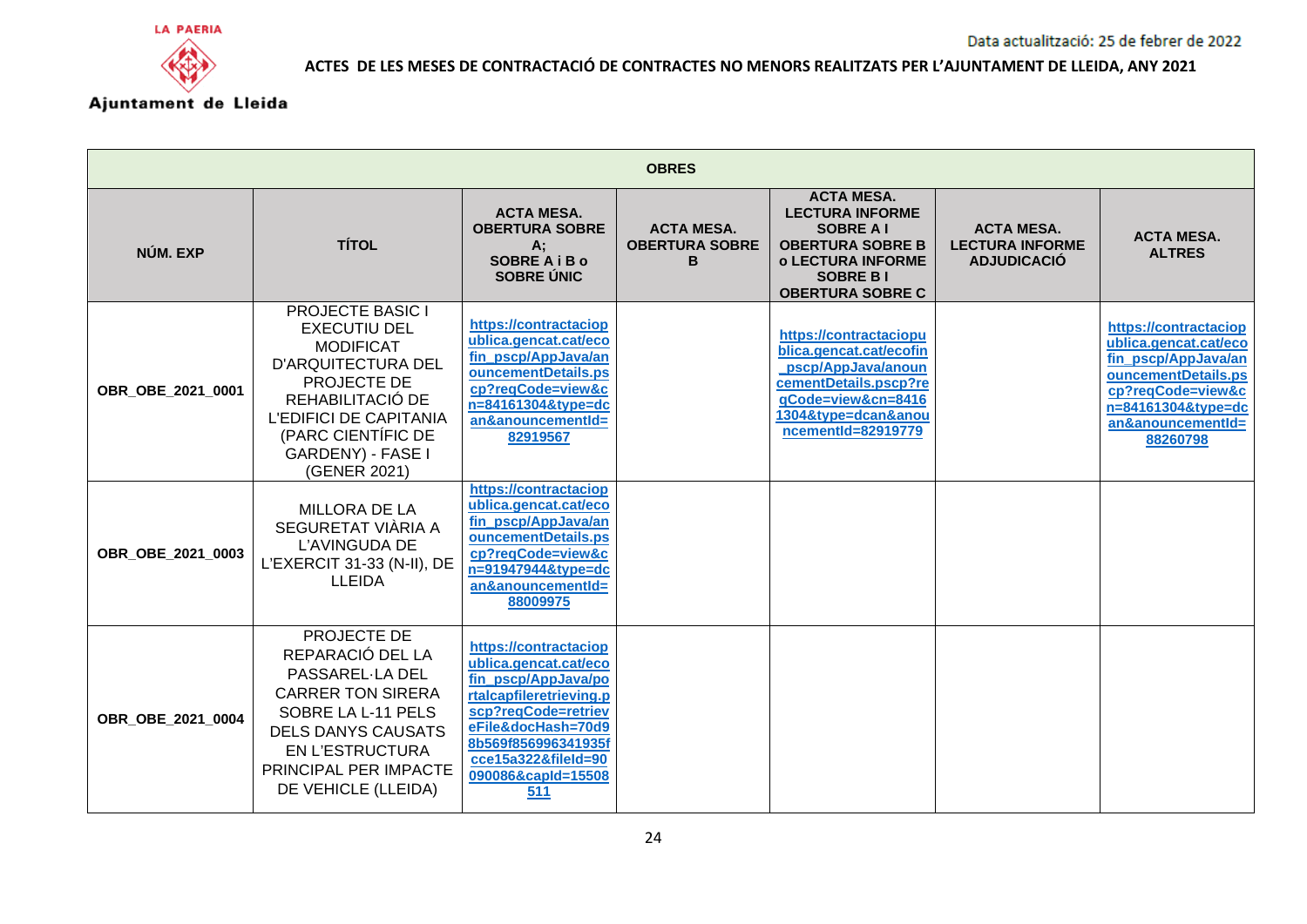

| <b>PRIVATS</b>                    |                                                                                                                                                             |                                                                                                                                                                          |                                                                                                                                                                          |                                                                                                                                                                      |                                                                                                                                                                     |                                    |  |
|-----------------------------------|-------------------------------------------------------------------------------------------------------------------------------------------------------------|--------------------------------------------------------------------------------------------------------------------------------------------------------------------------|--------------------------------------------------------------------------------------------------------------------------------------------------------------------------|----------------------------------------------------------------------------------------------------------------------------------------------------------------------|---------------------------------------------------------------------------------------------------------------------------------------------------------------------|------------------------------------|--|
| NÚM. EXP                          | <b>TÍTOL</b>                                                                                                                                                | <b>ACTA MESA.</b><br><b>OBERTURA SOBRE</b><br>A:<br><b>SOBRE A i B o</b><br>SOBRE ÚNIC                                                                                   | <b>ACTA MESA.</b><br><b>OBERTURA SOBRE</b><br>в                                                                                                                          | <b>ACTA MESA.</b><br><b>LECTURA INFORME</b><br><b>SOBRE A I</b><br><b>OBERTURA SOBRE B</b><br><b>o LECTURA INFORME</b><br><b>SOBRE BI</b><br><b>OBERTURA SOBRE C</b> | <b>ACTA MESA.</b><br><b>LECTURA INFORME</b><br><b>ADJUDICACIÓ</b>                                                                                                   | <b>ACTA MESA.</b><br><b>ALTRES</b> |  |
| PRI_OBE_2020_0001                 | CONTRACTE PRIVAT DE LES<br><b>ASSEGURANCES</b><br><b>MUNICIPALS</b>                                                                                         | https://contractaciop<br>ublica.gencat.cat/eco<br>fin_pscp/AppJava/an<br>ouncementDetails.ps<br>cp?reqCode=view&c<br>n=85202368&tvpe=dc<br>an&anouncementId=<br>82103632 | https://contractaciop<br>ublica.gencat.cat/eco<br>fin_pscp/AppJava/an<br>ouncementDetails.ps<br>cp?reqCode=view&c<br>n=85202368&type=dc<br>an&anouncementId=<br>82103863 |                                                                                                                                                                      | https://contractaciopu<br>blica.gencat.cat/ecofin<br>pscp/AppJava/anoun<br>cementDetails.pscp?re<br>qCode=view&cn=8520<br>2368&tvpe=dcan&anou<br>ncementId=82105295 |                                    |  |
| PRI_OBE_2020_0001<br>lots 1,2,5,6 | <b>CONTRACTE PRIVAT DE LES</b><br><b>ASSEGURANCES</b><br>MUNICIPALS-lots 1,2,5,6                                                                            | Deserts per decret<br>5/05/2021                                                                                                                                          |                                                                                                                                                                          |                                                                                                                                                                      |                                                                                                                                                                     |                                    |  |
| PRI OBE 2020 0001<br>lot 4        | <b>CONTRACTE PRIVAT DE LES</b><br><b>ASSEGURANCES</b><br><b>MUNICIPALS- lot 4</b>                                                                           |                                                                                                                                                                          |                                                                                                                                                                          |                                                                                                                                                                      | https://contractaciopu<br>blica.gencat.cat/ecofin<br>pscp/AppJava/anoun<br>cementDetails.pscp?re<br>qCode=view&cn=8520<br>2368&type=dcan&anou<br>ncementId=83837994 |                                    |  |
| <b>PRI OBE 2021 0001</b>          | <b>CONTRACTE PRIVAT DE</b><br>LA PÒLISSA<br><b>D'ASSEGURANCES</b><br><b>D'ACCIDENTS</b><br><b>COL·LECTIUS DE</b><br><b>L'AJUNTAMENT DE</b><br><b>LLEIDA</b> | https://contractaciop<br>ublica.gencat.cat/eco<br>fin_pscp/AppJava/an<br>ouncementDetails.ps<br>cp?reqCode=view&c<br>n=84160545&type=dc<br>an&anouncementId=<br>84795844 |                                                                                                                                                                          |                                                                                                                                                                      |                                                                                                                                                                     |                                    |  |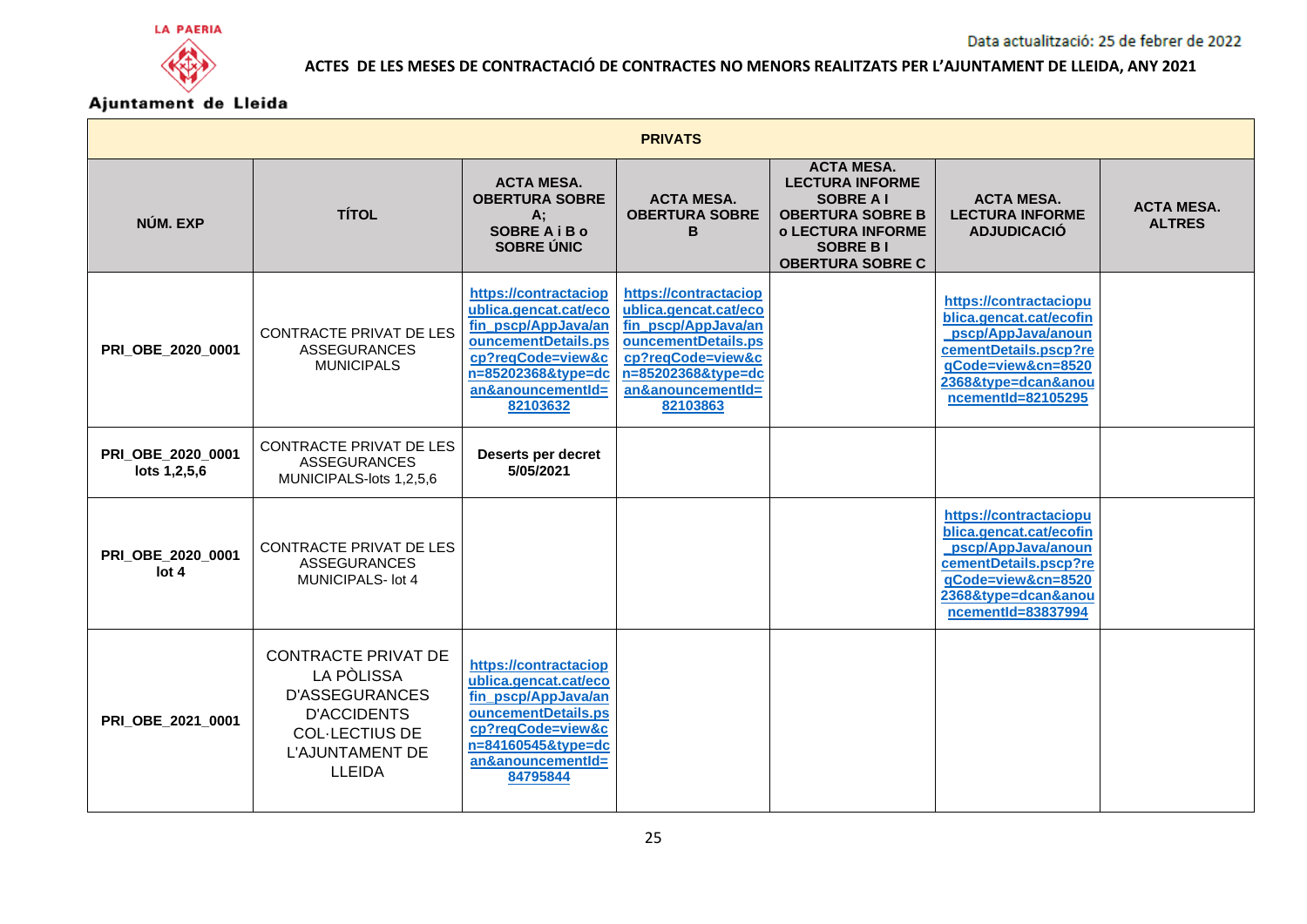



| <b>PRIVATS</b>           |                                                                 |                                                                                                                                                                          |                                                 |                                                                                                                                                               |                                                                   |                                    |  |
|--------------------------|-----------------------------------------------------------------|--------------------------------------------------------------------------------------------------------------------------------------------------------------------------|-------------------------------------------------|---------------------------------------------------------------------------------------------------------------------------------------------------------------|-------------------------------------------------------------------|------------------------------------|--|
| NÚM. EXP                 | <b>TÍTOL</b>                                                    | <b>ACTA MESA.</b><br><b>OBERTURA SOBRE</b><br>А;<br><b>SOBRE A i B o</b><br><b>SOBRE ÚNIC</b>                                                                            | <b>ACTA MESA.</b><br><b>OBERTURA SOBRE</b><br>в | <b>ACTA MESA.</b><br><b>LECTURA INFORME</b><br>SOBRE A I<br><b>OBERTURA SOBRE B</b><br><b>O LECTURA INFORME</b><br><b>SOBRE BI</b><br><b>OBERTURA SOBRE C</b> | <b>ACTA MESA.</b><br><b>LECTURA INFORME</b><br><b>ADJUDICACIÓ</b> | <b>ACTA MESA.</b><br><b>ALTRES</b> |  |
| <b>PRI OBE 2021 0004</b> | SERVEI DE GESTIÓ DE<br><b>REBUTS MUNICIPALS</b><br>DOMICILIATS. | https://contractaciop<br>ublica.gencat.cat/eco<br>fin pscp/AppJava/an<br>ouncementDetails.ps<br>cp?reqCode=view&c<br>n=94364414&type=dc<br>an&anouncementId=<br>95779410 |                                                 |                                                                                                                                                               |                                                                   |                                    |  |

| <b>CONCESSIONS</b> |                                                                                                                                   |                                                                                                                                                                        |                                                                                                                                                                          |                                                                                                                                                                      |                                                                                                                                                                     |                                    |  |
|--------------------|-----------------------------------------------------------------------------------------------------------------------------------|------------------------------------------------------------------------------------------------------------------------------------------------------------------------|--------------------------------------------------------------------------------------------------------------------------------------------------------------------------|----------------------------------------------------------------------------------------------------------------------------------------------------------------------|---------------------------------------------------------------------------------------------------------------------------------------------------------------------|------------------------------------|--|
| NÚM. EXP           | <b>TÍTOL</b>                                                                                                                      | <b>ACTA MESA.</b><br><b>OBERTURA SOBRE</b><br>А;<br><b>SOBRE A i B o</b><br><b>SOBRE ÚNIC</b>                                                                          | <b>ACTA MESA.</b><br><b>OBERTURA SOBRE</b><br>B                                                                                                                          | <b>ACTA MESA.</b><br><b>LECTURA INFORME</b><br><b>SOBRE A I</b><br><b>OBERTURA SOBRE B</b><br><b>O LECTURA INFORME</b><br><b>SOBRE BI</b><br><b>OBERTURA SOBRE C</b> | <b>ACTA MESA.</b><br><b>LECTURA INFORME</b><br><b>ADJUDICACIÓ</b>                                                                                                   | <b>ACTA MESA.</b><br><b>ALTRES</b> |  |
| CON_RES_2021_0001  | <b>CONCESSIO</b><br>ADMINISTRATIVA DE<br>SERVEIS DE L'ESCOLA<br>D'ART AULA MUNICIPAL<br>DE TEATRE DE<br>L'AJUNTAMENT DE<br>LLEIDA | https://contractaciop<br>ublica.gencat.cat/eco<br>fin pscp/AppJava/an<br>ouncementDetails.ps<br>cp?reqCode=view&c<br>n=83498400&type=cn<br>&anouncementId=87<br>057774 | https://contractaciop<br>ublica.gencat.cat/eco<br>fin pscp/AppJava/an<br>ouncementDetails.ps<br>cp?reqCode=view&c<br>n=87350787&type=dc<br>an&anouncementId=<br>87057873 | https://contractaciopu<br>blica.gencat.cat/ecofin<br>pscp/AppJava/anoun<br>cementDetails.pscp?re<br>qCode=view&cn=8735<br>0787&type=dcan&anou<br>ncementId=87057922  | https://contractaciopu<br>blica.gencat.cat/ecofin<br>pscp/AppJava/anoun<br>cementDetails.pscp?re<br>qCode=view&cn=8735<br>0787&type=dcan&anou<br>ncementId=95714660 |                                    |  |